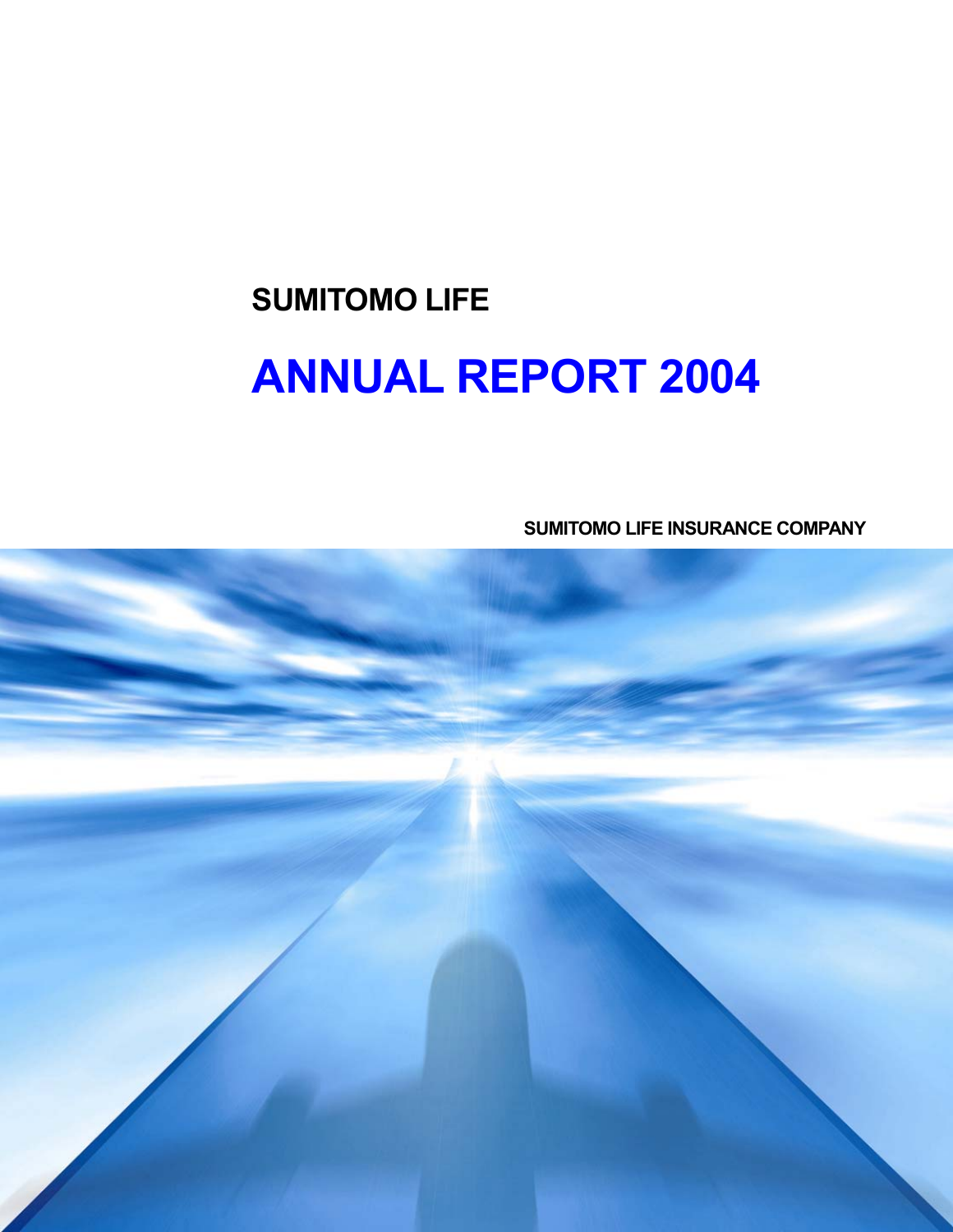### Our Management Policy

- **1. Based upon the concept of coexistence, coprosperity and mutual assistance, we shall strive to solidify and expand our business, while contributing to the furtherance of social and public welfare.**
- **2. Creditworthiness and steadiness shall be the norms in the execution of our business.**
- **3. We shall always remain imperturbable in judgment and retain progressive and indomitable spirits, responding to changes in our environment and keeping abreast with the times.**

### **Contents**

**Message from the President 1 Operating Results 2 Earnings Overview 4 Equities Overview and Improving Financial Soundness 6 Management of General Account Assets 8 Non-consolidated Review of Operations 9 Consolidated Balance Sheets 13 Consolidated Statements of Income 14 Consolidated Statements of Surplus 16 Consolidated Statements of Cash Flows 17 Notes to Consolidated Financial Statements 19 Independent Auditors' Report 24 International Network/Directors, Corporate Auditors, and Vice Presidents 25**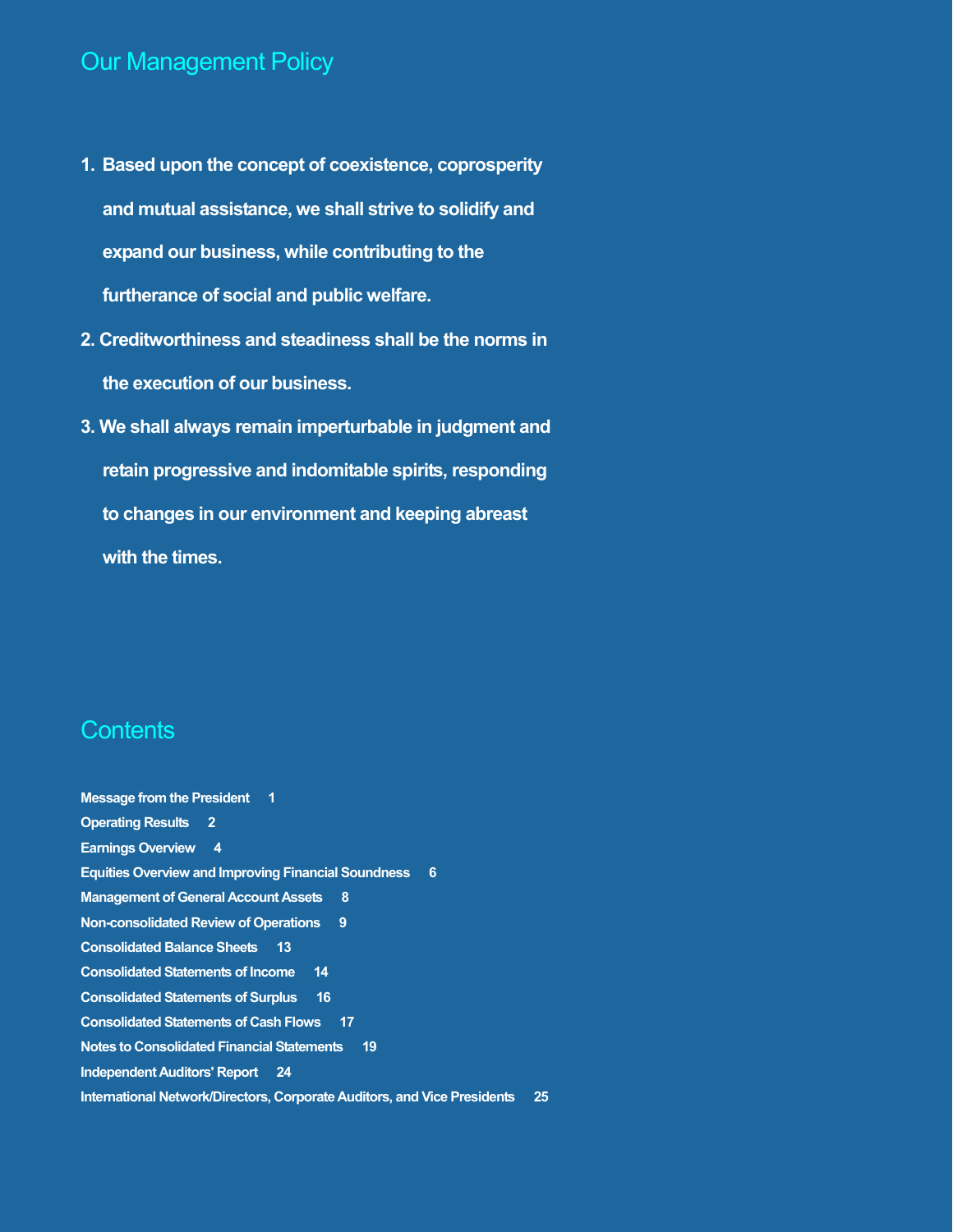### Message from the President



**Overview of Fiscal 2003** – Looking Back on Structural Reforms

The Japanese economy in the year ended March 31, 2004 was characterized by the start of an upward trend in business conditions in the second half. The

environment surrounding the life insurance industry, however, witnessed another difficult year, as tight household budgets led to life insurance policy revisions and the prolonged period of low interest rates continued unabated. Operating in the midst of such conditions, Sumitomo Life began to see some positive signs as a result of engaging in structural reforms to boost earnings power and reduce risk exposure, activities that were directed at the realization of our mission of being an insurance company that inspires high levels of customer confidence.

 In order to boost earnings power, we developed new products in areas of growing customer need, specifically long-term care and medical insurance, and we further enhanced our system of after-sales service for customers. In addition, we endeavored to make thoroughgoing cost reductions in all our administrative processes. Consequently, we secured a stable level of core business profit, which expresses earnings from our mainstay operations, after providing for the negative spread. It totaled ¥284.2 billion. This robust core business profit supplied funds to boost internal reserves by ¥82.3 billion and shore up our operating base.

 In order to reduce risk exposure, we made progress in decreasing risk assets primarily by continuing to reduce our equities holdings. We also moved another step forward in creating an operating structure that is impervious to changes in economic conditions or fluctuations in stock prices. As a result of these activities, the solvency margin ratio stood at 673.6%, as we again achieved a sufficient level for this indicator and further improved our ability to weather risk.

#### **Sumitomo Life's Vision for Growth: Long Term Care and Medical Insurance**

Long-term Management Policy: Transitioning from Structural Reform to a New Vision for Growth

 As I have just mentioned, Sumitomo Life has successfully bolstered its risk resistance and cost competitiveness. At the same time, we recognize that a major issue for us going forward will be to increase earnings in order to continue to grow and be a company that contributes to society.

 Based on these considerations, we made the decision to move forward toward a new growth stage under a long-term management policy that brings structural reforms to completion and promotes development in the same spirit.

 The creation of new markets is the first pillar of the policy. We have positioned endowment insurance—primarily long-term care insurance and medical insurance—alongside insurance against death as our second mainstay market, and we plan to create new markets by providing products and services carefully tailored to customer needs.

 Sumitomo Life has long been involved in long-term care and medical insurance markets. In fiscal 2003 as well we focused efforts in these areas, launching in April *Love 30*, long-term care insurance covering from temporarily bedridden patients to those requiring long-term nursing care, and in September *Kyu-Q-Tai OK*, which provides benefits for all surgeries incurred with hospitalization. We intend to further accelerate these activities going forward.

 Annualized premium income has been steadily increasing from long-term care and medical insurance, areas of growing customer need. In fact, there has been a rapid increase in the ratio of annualized premium income from these areas to the total from new policies, having already surpassed the 30% level. By responding to customer needs, we will continue to develop these areas as a major pillar of our growth strategy.

 The other pillar of our long-term management policy consists of revitalizing existing markets. This means steadfastly delivering optimal, up-to-date insurance products not only to new customers but also to existing customers that have long been policyholders. To this end, we have been introducing new structures and products since September of last year, including *Nikoniko Plan* and *Q Pack*, and have enabled customers to revise their policies more flexibly than in the past. Through such initiatives, we intend to provide each and every customer with optimal, up-to-date insurance.

#### **Concluding Remarks**

Given its rapidly aging population and low birthrate, Japan is on the cusp of becoming an aged society to an unprecedented degree. Long life has always been a cause for rejoicing. We cannot allow society to associate long life with pain and suffering because it has not adequately provided for the risks associated with it. Our social mission at Sumitomo Life is to provide resolute support for a cheerful and prosperous aged society that people feel good about. We firmly believe that pursuit of this new mission will itself lead us to a new vision for growth.

 By steadfastly fulfilling our mission and responding to the trust of customers, we will further steadily deepen our commitment to being an insurance company that inspires high levels of customer confidence. Thank you for your continuing support in these efforts. July 2004

S. Yokoyama

Shinichi Yokoyama President and Chief Executive Officer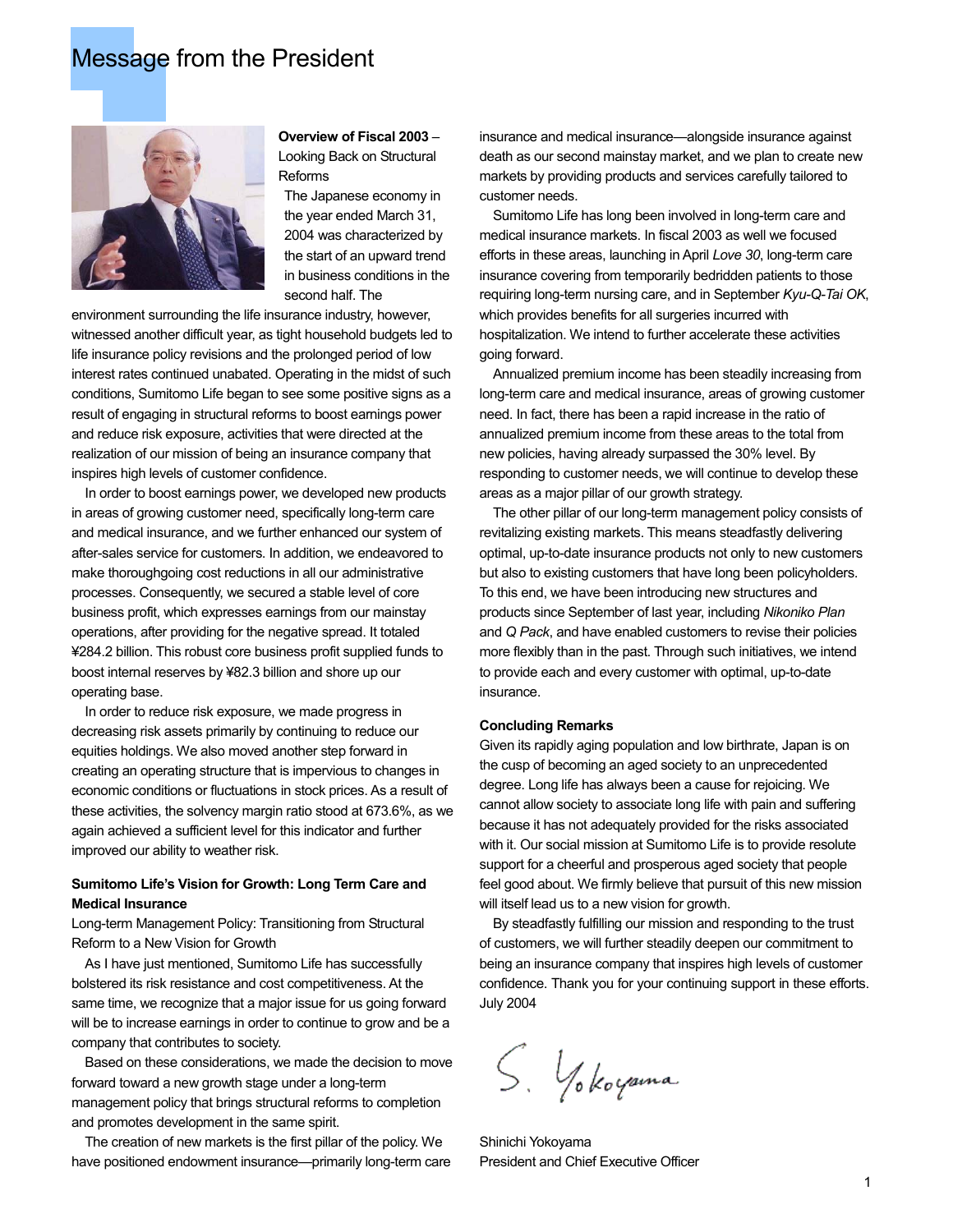### **Operating Results** (Individual Insurance and Individual Annuities)

#### **New Policies and Net Policy Conversions**

In the year ended March 2004, annualized premium income from new policies for living benefits insurance and medical insurance increased substantially, to 112.8% of the amount of the previous year. This was due in part to new products such as *Love 30*, which covers expenses in the initial period of long-term care, and *Kyu-Q-Tai OK*, a series of special medical insurance policies that support hospitalization and all surgeries. Moreover, the percentage of total new policies occupied by this field of insurance exceeded 30%.

The total for individual insurance and individual annuities also increased, to 101.1% of the previous year, thanks to initiatives in the area of living benefits and medical insurance, and other factors.

| (1) Annualized Premium Income                                   |             | (Units: ¥100 million) |
|-----------------------------------------------------------------|-------------|-----------------------|
| ltem                                                            | Fiscal 2002 | Fiscal 2003           |
| <b>Living Benefits</b><br>Insurance, Medical<br>Insurance, etc. | 416         | 470                   |
| <b>Living Benefits</b><br>Insurance                             | 164         | 221                   |
| <b>Medical Insurance</b>                                        | 244         | 244                   |
| Individual Insurance and<br><b>Individual Annuities</b>         | 1.413       | 1.428                 |

Notes: 1. Annualized premium income is calculated by multiplying individual premiums by a factor corresponding to their payment schedule and converting them to yearly premium income. For policies with lump-sum payments, premium income is divided by the coverage period.

 2. Annualized premium income for living benefits insurance is the total of long-term care insurance, insurance for specific illnesses, insurance for acute chronic diseases, and the special policy benefits exempted from insurance premium payments.

- 3. Annual premium income for medical insurance is the total of medical insurance and . individual riders for hospitalization due to disaster, treatment of adult disease, treatment of women's illnesses, outpatient treatment, initial benefits
- for hospitalization, and treatment for accident or injury. 4. Annualized premium income for products that include living benefits and medical insurance along with insurance
- against death and other insurance is calculated based on the respective proportions of the premium corresponding to living benefits and medical insurance.

| (2) Sum Insured                                          |                 |                    |                 | (Units: thousands, ¥100 million) |
|----------------------------------------------------------|-----------------|--------------------|-----------------|----------------------------------|
| ltem                                                     | Fiscal 2002     | Fiscal 2003        |                 |                                  |
|                                                          | No. of Policies | <b>Total Value</b> | No. of Policies | <b>Total Value</b>               |
| <b>New Policies and Net</b><br><b>Policy Conversions</b> | 1.111           | 161.658            | 1.110           | 127.007                          |

#### **Policy Cancellations and Lapses**

Policy cancellations and lapses in fiscal 2003 amounted to 96.1% of the previous year as a result of strengthening initiatives that included promotion of consultations with existing policyholders and improving after-sales service. Improvement in this area continued on from fiscal 2002 thanks to steady implementation of these initiatives.

| <b>Sum Insured</b>                        | (Units: ¥100 million) |             |  |
|-------------------------------------------|-----------------------|-------------|--|
| Item                                      | Fiscal 2002           | Fiscal 2003 |  |
| <b>Policy Cancellations</b><br>and Lapses | 188.591               | 181.295     |  |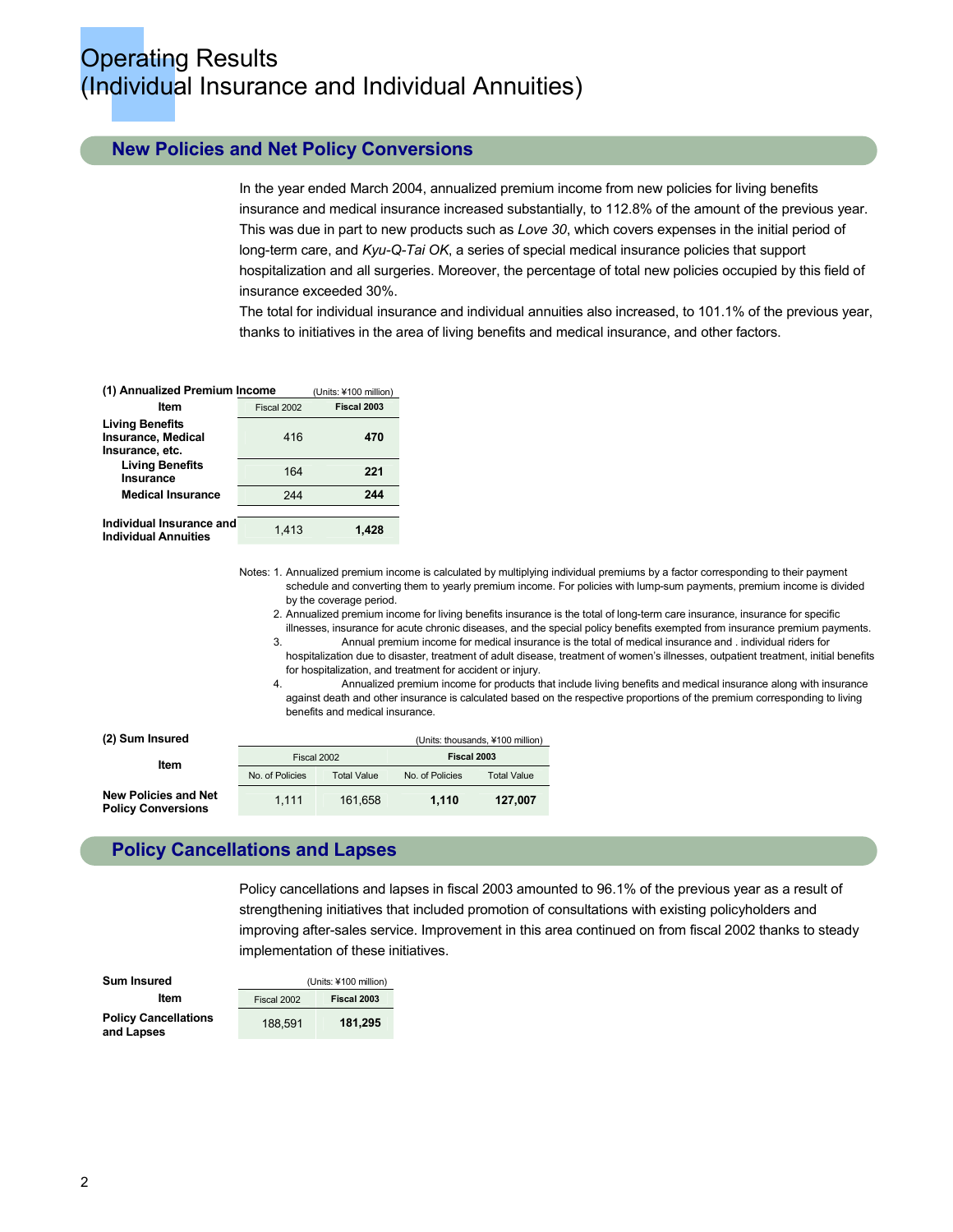#### **Life Insurance in Force**

Annualized premium income from life insurance in force at the year-end was 102.2% of the previous year's level for living benefits insurance and medical insurance, and was 95.6% of last year's level for total individual life insurance and individual annuities in force.

| (1) Annual Premium Income                                              | (Unit: ¥100 million)               |        |  |  |
|------------------------------------------------------------------------|------------------------------------|--------|--|--|
| Item                                                                   | End-Fiscal 2003<br>End-Fiscal 2002 |        |  |  |
| <b>Living Benefits</b><br><b>Insurance, Medical</b><br>Insurance, etc. | 3.809                              | 3,893  |  |  |
| <b>Medical Insurance</b>                                               | 2,659                              | 2,664  |  |  |
| Individual Insurance                                                   |                                    |        |  |  |
| and Individual<br>Annuities                                            | 19.888                             | 19.011 |  |  |

Notes: 1. Annualized premium income is calculated by multiplying individual premiums by a factor corresponding to their payment schedule and converting them to yearly premium income. For policies with lump-sum payments, premium income is divided by the coverage period.

 2. Annualized premium income for living benefits insurance is the total of long-term care insurance, insurance for specific illnesses, insurance for acute chronic diseases, and the portion corresponding to special policy benefits exempted from insurance premium payments.

 3. Annual premium income for medical insurance is the total of medical insurance and special policies for emergency hospitalization, illness and treatment, adult diseases and treatment, women's diseases and treatment, hospital commutation, initial period of hospitalization benefits, hospitalization and medical treatment, and injury.

 4. Annualized premium income for products that include living benefits and medical insurance along with insurance against death and other insurance is calculated based on the respective proportions of the premium corresponding to living benefits and medical insurance.

| (2) Sum Insured         |                 |                    |                 | (Units: thousands, ¥100 million) |
|-------------------------|-----------------|--------------------|-----------------|----------------------------------|
|                         | End-Fiscal 2002 |                    | End Fiscal 2003 |                                  |
| Item                    | No. of Policies | <b>Total Value</b> | No. of Policies | <b>Total Value</b>               |
| Life Insurance in Force | 12.071          | 1.883.751          | 11.522          | 1.764.551                        |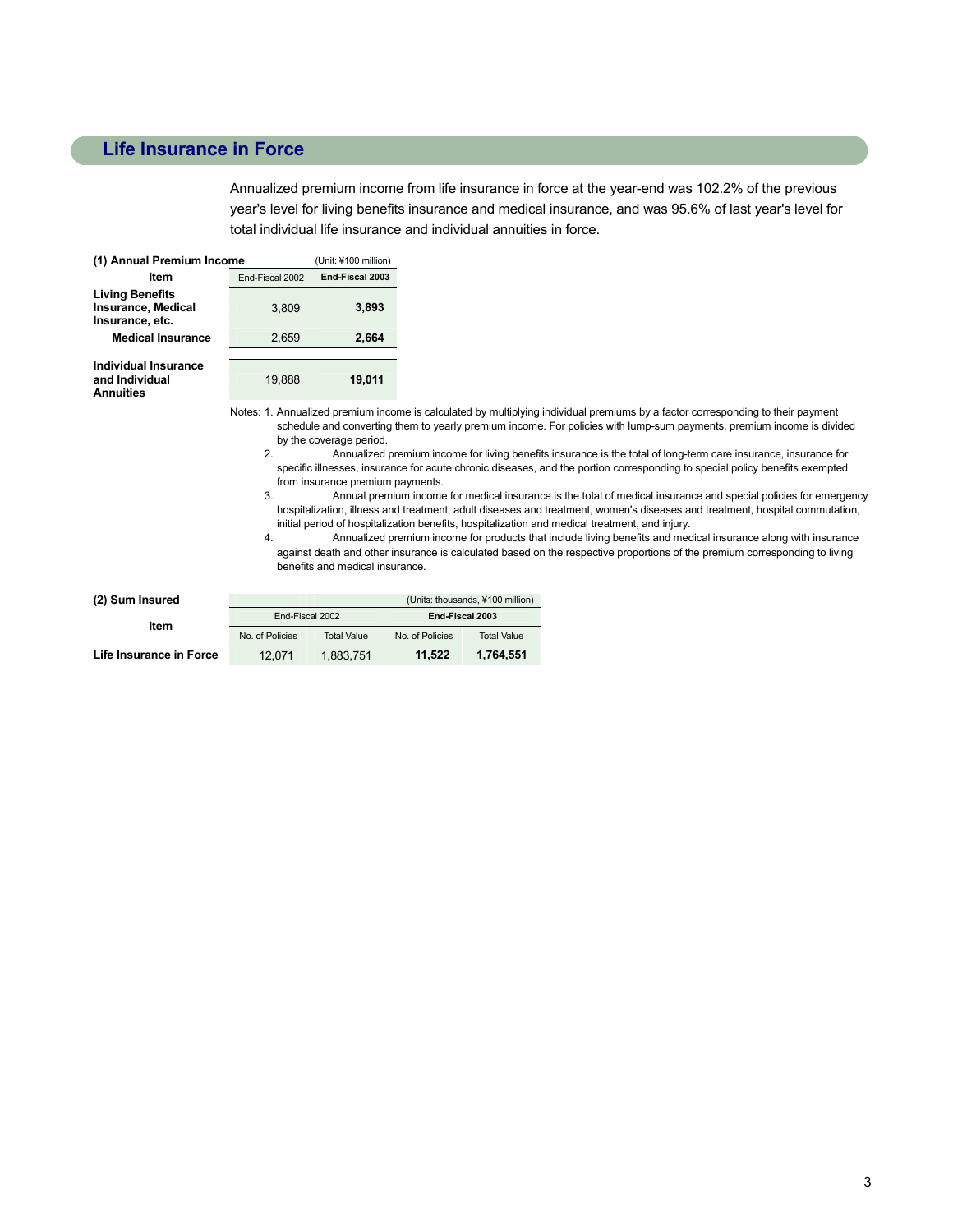#### **Core Business Profit of ¥284.2 Billion**

Core business profit is an indicator of the basic earnings power of a life insurance company and has been disclosed on an industry-wide basis since the year ended March 31, 2001.

 Core business profit refers to income after provision for a negative spread, and so represents funds that can be used to pay dividends and income taxes or improve financial health and the earnings structure.

 After provision for its negative spread, Sumitomo Life registered core business profit of ¥284.2 billion, again achieving a solid level for this indicator.

|                                                                              | Fiscal 2002 | Fiscal 2003 |
|------------------------------------------------------------------------------|-------------|-------------|
| Core Business Profit (A)                                                     | 3,005       | 2,842       |
| Insurance Premiums and Other                                                 | 26,988      | 26,970      |
| Interest and Dividend Income                                                 | 4,342       | 4,479       |
| Reversal of Transfer to Policy Reserves*                                     | 7,818       | 5,875       |
| Benefits and Other Payments                                                  | 30,280      | 31,012      |
| <b>Operating Expenses</b>                                                    | 3,914       | 3,740       |
| Capital Income (B)                                                           | (3,957)     | (1,015)     |
| Special Income (C)                                                           | 1,110       | (383)       |
| Ordinary Income (D=A+B+C)                                                    | 157         | 1,443       |
| Special Gains/Losses (E)                                                     | (334)       | (600)       |
| Income before Taxes                                                          | (176)       | 842         |
| Corporate and Other Taxes<br>(F)                                             | 221         | 69          |
| Deferred Tax Adjustment                                                      | (411)       | 127         |
| Net Income for the Year (G=D+E-F)                                            | 13          | 646         |
| Reversal of Fund Prepared for Price Fluctuation                              | 650         |             |
| Reversal of Fund for the Promotion of Social and Policyholder Welfare<br>(H) | 8           | 5           |
| Reversal of Difference on Revaluation of Real Estate, Etc.                   | (21)        | (9)         |
| Unappropriated Surplus at Year-end (I=D+E-F+H)                               | 649         | 642         |

**Ordinary Income Overview (Core Business Profit Overview) Constant Constant Constant Constant Constant Constant** 

\*Excluding reversal of contingency reserve.

#### **Relationship between Core Business Profit and Negative Spread**



#### **Ordinary Income**

Ordinary income (D) is basic operating profit (A) to which is added capital income (B) and special income (C). The Company posted ordinary income of ¥144.3 billion.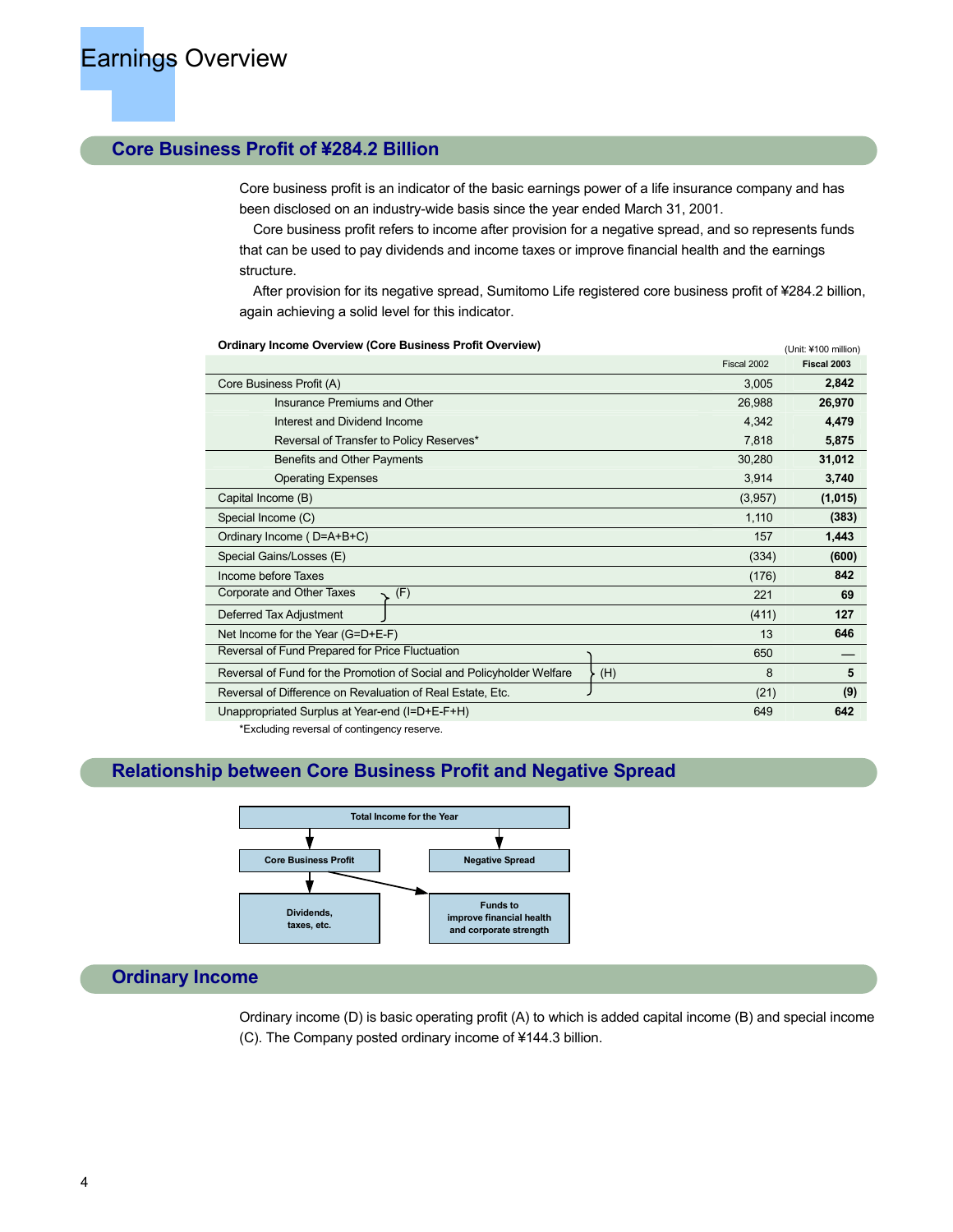#### **Net Income for the Year**

Net income (G) is calculated by adding special gains/losses (E) to ordinary income (D) and subtracting corporate and other taxes and deferred tax adjustment (F). The Company posted net income for the year of ¥64.6 billion.

#### **Unappropriated Surplus at Year-End**

Unappropriated surplus at year-end (I) is derived by adding the reversal of the fund for the promotion of social and policyholder welfare and other reversals (H) to net income for the year (G). The company registered an unappropriated surplus at year-end of ¥64.2 billion.

#### **Negative Spread**

#### **Addressing the Negative Spread**

Sumitomo Life's negative spread totaled ¥200.7 billion in the year ended March 31, 2004. The spread is covered by total annual income (of a single fiscal year). As mentioned previously, after providing for the negative spread, the Company secured core business profit of ¥284.2 billion. This means that total income for the year greatly exceeded the negative spread and the Company has provided for the amount of the spread in full.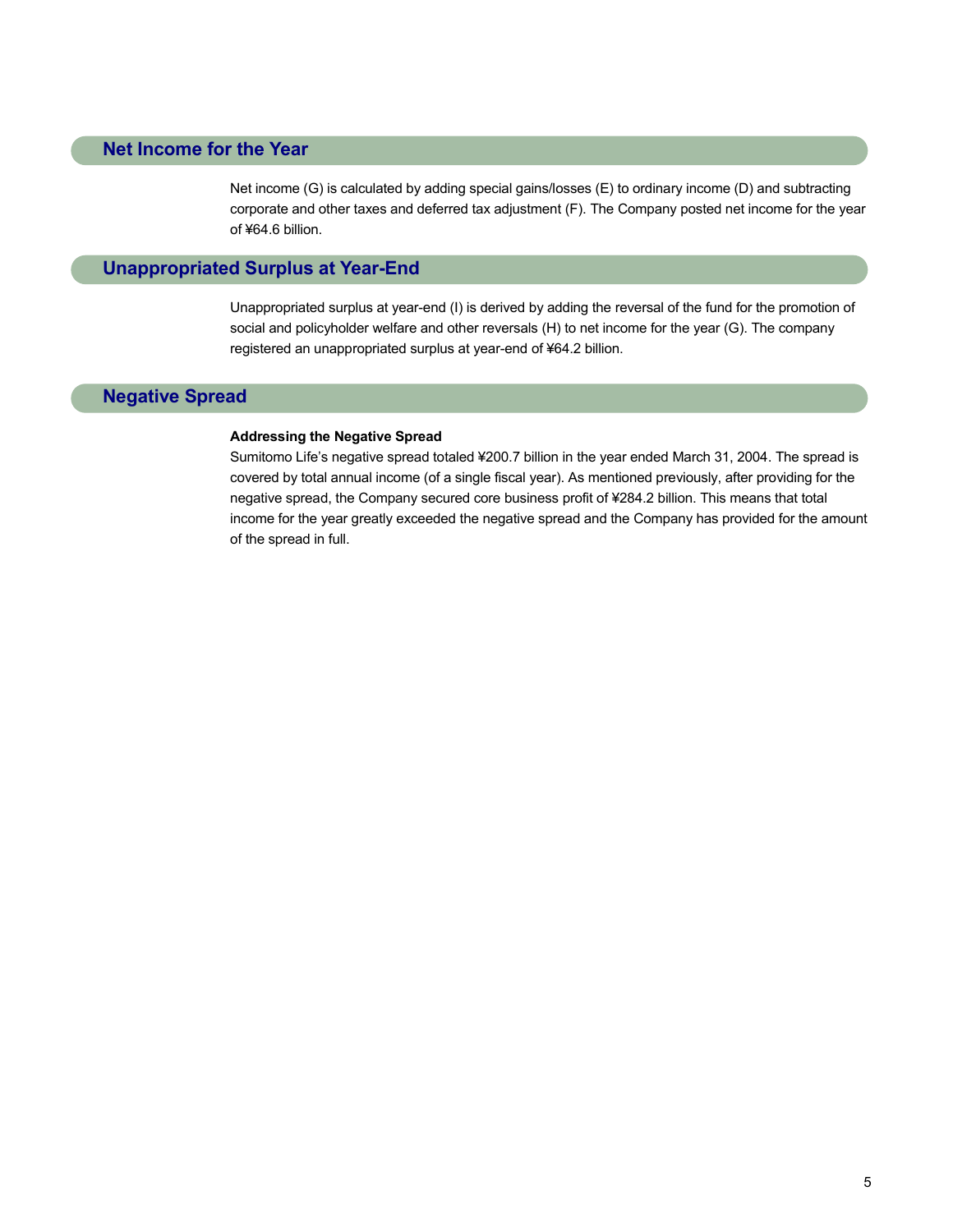#### **Total Assets**

Total assets amounted to ¥21,123.6 billion.

| <b>Total assets</b> |                | (Unit: ¥100 million) |
|---------------------|----------------|----------------------|
| Item                | March 31, 2003 | March 31, 2004       |
| Total assets        | 219.114        | 211.236              |

#### **Securities Holdings**

With regard to investments in securities, the Company engaged in asset management activities centered on yen-denominated, interest-bearing assets.

 For foreign currency denominated securities, the Company made investments after fully hedging currency fluctuation risk on the principal portion.

| <b>Breakdown of Securities Holdings (General Account)</b> |                |            |                | (Units: ¥100 million, %) |
|-----------------------------------------------------------|----------------|------------|----------------|--------------------------|
| Item                                                      | March 31, 2003 |            | March 31, 2004 |                          |
|                                                           | Amount         | % of Total | Amount         | % of Total               |
| Government and Corporate Bonds                            | 60,792         | 51.0       | 57,071         | 48.1                     |
| Equities                                                  | 13.609         | 11.4       | 15,392         | 13.0                     |
| <b>Foreign Securities</b>                                 | 43.095         | 36.2       | 44.580         | 37.6                     |
| Government and Corporate Bonds                            | 36.763         | 30.9       | 38,247         | 32.3                     |
| Foreign Currency Denominated Bonds                        | 19.670         | 16.5       | 24,167         | 20.4                     |
| Equities, etc.                                            | 6,332          | 5.3        | 6,332          | 5.3                      |
| <b>Other Securities</b>                                   | 1,590          | 1.3        | 1,552          | 1.3                      |
| Total                                                     | 119.087        | 100.0      | 118.597        | 100.0                    |

#### **Nonperforming Loans**

Risk-managed loans (nonperforming loans) were a mere 0.76% of the balance of loans outstanding as of the fiscal year-end.

 Sumitomo Life continued to maintain a sound financial position in the year ended March 2004, achieving year-on-year reductions to risk-managed loans both in absolute value terms and as a percentage of total loans outstanding, as a result of executing appropriate write-offs and provisions in line with stringent internal assessment standards.

| <b>Loans Outstanding</b>                                             |     |                   | (Unit: ¥100 million) |
|----------------------------------------------------------------------|-----|-------------------|----------------------|
| Item                                                                 |     | March 31, 2003    | March 31, 2004       |
| Loans Outstanding                                                    |     | 59,079            | 52,399               |
|                                                                      |     |                   |                      |
| <b>Risk-Managed Loans</b>                                            |     |                   | (Unit: ¥100 million) |
| Item                                                                 |     | March 31, 2003    | March 31, 2004       |
| Loans to Bankrupt Borrowers                                          | (1) | 2                 | 12                   |
| Loans in Arrears                                                     | (2) | 352               | 245                  |
| Loans in Arrears for Three Months or Longer                          | (3) | 28                | 12                   |
| Loans on Which Terms Have Been Eased                                 | (4) | 111               | 127                  |
| Total $((1)+(2)+(3)+(4))$<br>(Percentage of Total Loans Outstanding) |     | 495<br>$(0.84\%)$ | 397<br>(0.76%)       |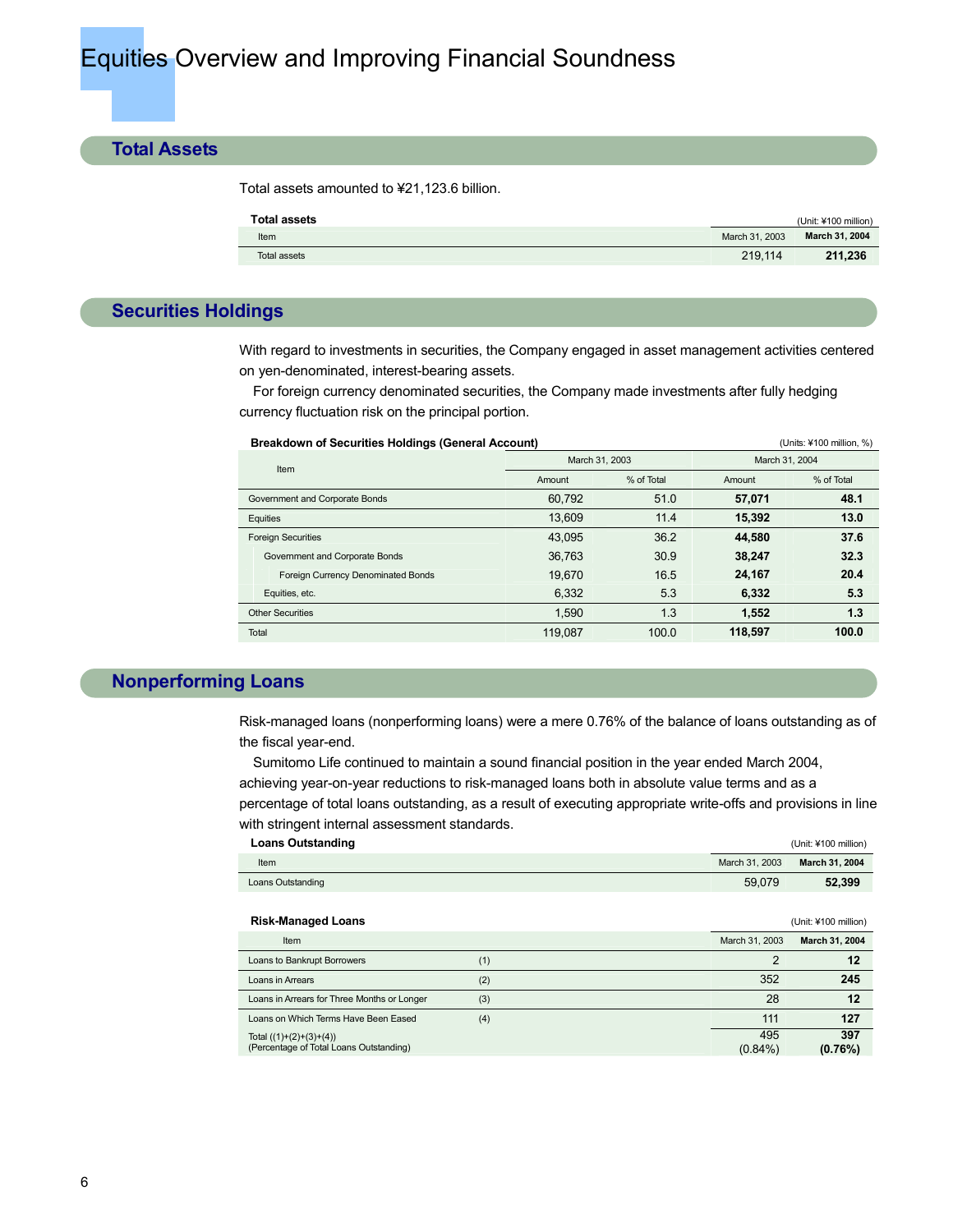### **Solvency Margin Ratio – 673.6%**

**Solvency Margin Ratio Numerator** 

**Solvency Margin Ratio Denominator**

#### **Solvency Margin: ¥1,579.6 billion**

The solvency margin is reserve that incorporates gains and losses on equities, real estate and other assets. The Company's solvency margin at the fiscal year-end increased substantially year-on-year as a result of posting relatively strong core business profit, rising stock prices and other factors.

#### **Decrease in total risk**

The total amount of risk declined compared to the previous year-end owing to reducing risk assets and other factors.

|                                                             |                |                | (Unit: ¥100 million) |
|-------------------------------------------------------------|----------------|----------------|----------------------|
| Item                                                        | March 31, 2002 | March 31, 2003 | March 31, 2004       |
| Total Assets Included in Calculation of Solvency Margin (A) | 14.789         | 12.021         | 15,796               |
| Total Risk Assets (B)                                       | 5.538          | 4.827          | 4,690                |
| (A)<br>Solvency Margin Ratio $\frac{1}{2}$ x (B) X 100      | 534.0%         | 498.0%         | 673.6%               |

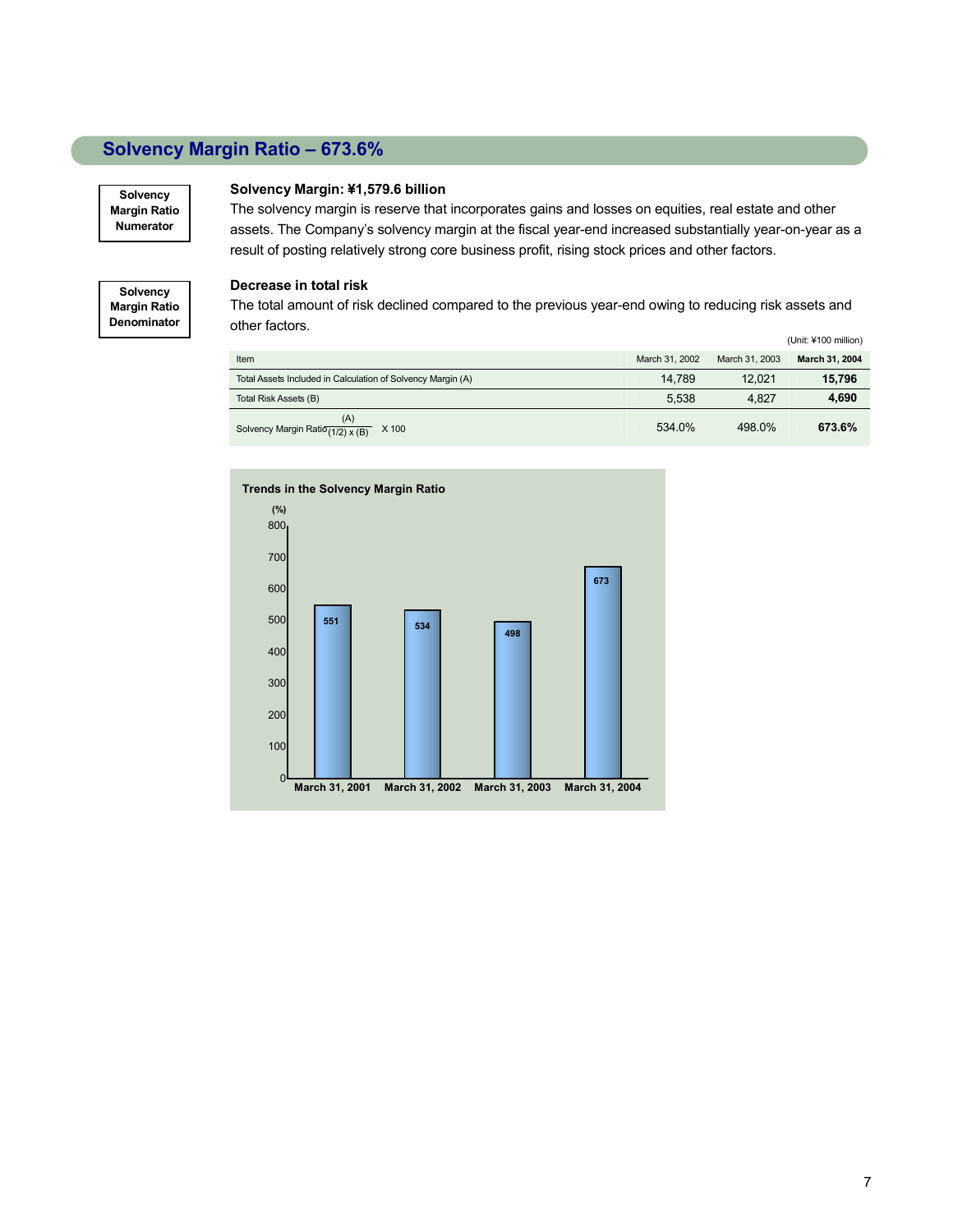#### **Asset Management Policy**

Sumitomo Life conducts asset management in order to achieve stable returns over the long term, in accordance with its role as a life insurance company. Its portfolio consists primarily of yen-denominated government and corporate bonds, loans, and other interest-bearing assets. The Company also invests in equities and other assets within prescribed risk parameters for the sake of diversification.

#### **Asset Management Overview**

Sumitomo Life conducted operations to secure earnings while curtailing risk exposure in line with interest rate conditions both domestically and abroad, working for stable returns primarily on yen-denominated interest-bearing assets. At the same time, the Company made efforts to reduce its balance of assets at high risk from price fluctuation, such as stock, while carefully monitoring market trends, and succeeded in further bolstering its financial position. More specific information on asset management follows below.

#### **Securities**

Sumitomo Life made consistent investments in government and corporate bonds with medium- to long-term maturities in order to secure stable earnings. At the same time, the Company sought to boost returns by selling as interest rates declined near the beginning of the term and buying as rates subsequently increased.

In the area of foreign bonds, the Company increased its holdings of U.S. dollar and euro bonds at the start of the term when domestic interest rates were low as a substitute for investment in yen-denominated, interest-bearing assets, while fully hedging currency exchange risk. In so doing the Company worked to secure returns greater than those available from domestic investments.

 The Company continued to sell off domestic equities while closely monitoring market trends in order to reduce risk from price fluctuation.

It also postponed investment in foreign equities to rein in risk from price fluctuation.

#### **Loans**

In the area of loans to domestic corporations, Sumitomo Life increased its ratio of loans to preferred business partners while also working to develop new customers.

#### **Real Estate**

In this area the Company made efforts to increase profitability by boosting occupancy rates.

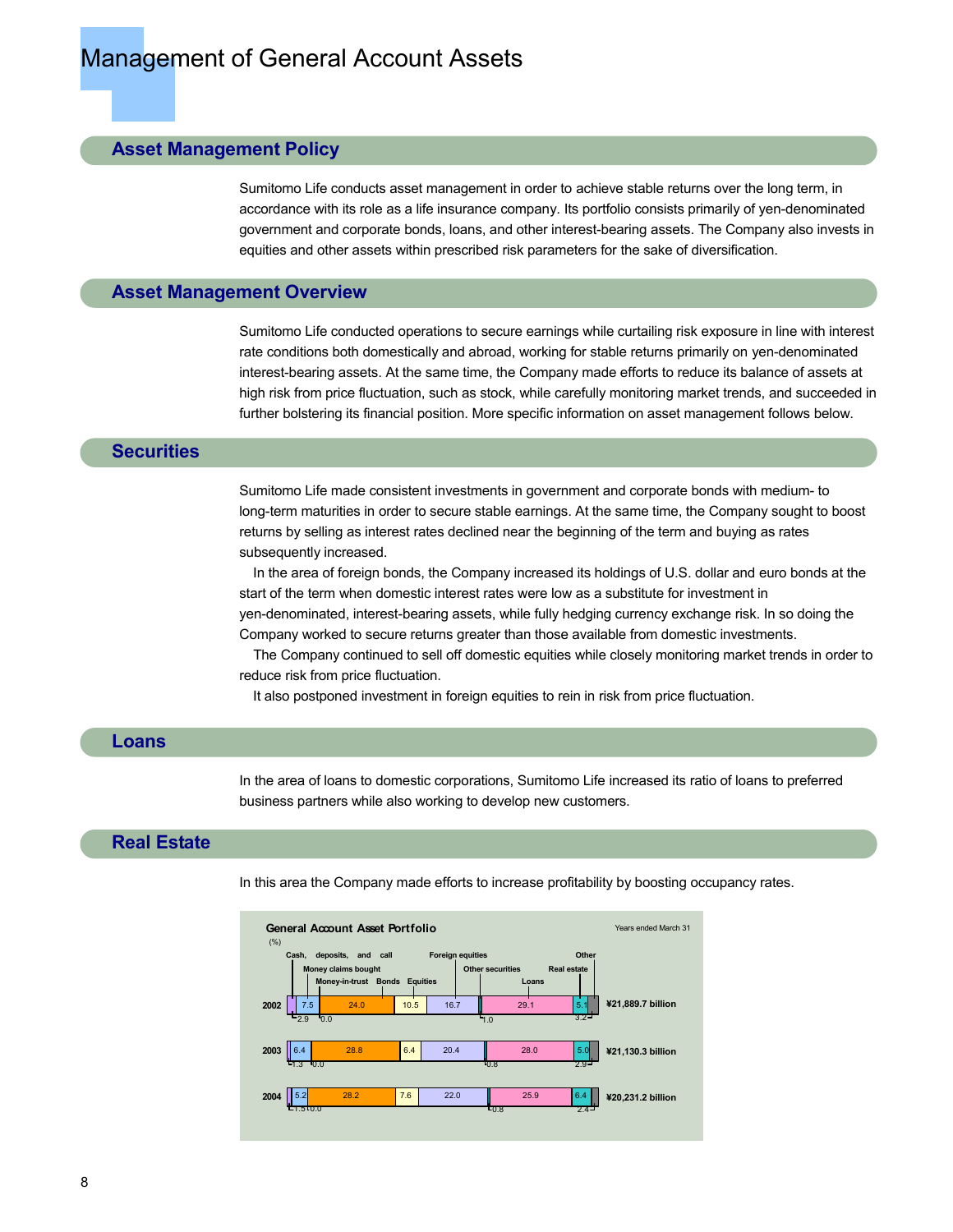#### **Business Environment**

The Japanese economy in the year ended March 31, 2004 witnessed a clear recovery trend in business conditions in the second half largely on the back of increased exports and capital investment. Corporate earnings also showed improvement, primarily in export-driven industries. The residual effect, however, of these developments on wage and employment conditions was limited.

 For the life insurance industry, it was another year of operating in a harsh business environment. Although rising stock prices had a positive financial impact, tight household budgets and other factors led to life insurance policy revisions and prolonged low interest rates continued unabated.

#### **Review of Operations**

Operating under these circumstances, Sumitomo Life worked to achieve the targets of its three-year restructuring plan in the plan's second year by upping earnings power and reducing risk exposure, in an effort to be an insurance company that inspires high levels of customer confidence.

#### **Marketing and Service**

Seeking to improve profitability, in the area of marketing and service, the Company endeavored to enhance the insurance options and services desired by customers through promoting customer-oriented sales activities.

 On the product side, in April 2003 Sumitomo Life launched *Love 30*, a new long-term care insurance product, in response to mounting customer needs for long-term care and other living benefits insurance and medical insurance. *Love 30* enhances coverage for temporarily bedridden patients during the initial stages of long-term care. Whereas conventional insurance policies require a waiting period of 180 days of continuous care before disbursements are made, *Love 30* shortens this period substantially, requiring only 30 days. The Company also launched a new medical insurance product, *Kyu-Q-Tai OK*, in September 2003. The product is a groundbreaking medical policy that provides outstanding coverage for short-term hospital stays in line with advances in technology, and at the same time greatly expands the range of surgeries covered—an industry first—in response to the increase in routine surgeries. In addition to marketing new products, the Company also started new consultation programs for existing policyholders who are long-time customers. Such consultations enable such customers with whole life insurance or other savings-oriented products, to restructure aspects of their existing policy to include the latest insurance features, without canceling their policy. The consultations are aimed at flexibly responding to the requirements of policyholders as they change with the times.

 Additionally, with respect to business administration, the Company worked to bolster the consultative sales capabilities of each and every marketing representative. It also adopted a new indicator, sum insured under new insurance policies, to complement traditional new policy indicators so that an evaluation for the amount of medical insurance and related products could be utilized in measuring sales. In so doing, the Company made further strides in providing incentives to sell insurance appropriate to the needs of customers.

 In order to improve after-sales service, Sumitomo Life is shifting administrative staff and other personnel to customer service related areas with a view to creating a system for providing impeccable service. The Company is also devoting efforts to training employees, primarily those involved in sales and service. In addition, in order to improve policyholder convenience, the Company developed infrastructure enabling it to respond to customer inquiries by phone via a call center, and in December 2003, it completed a system that allows balance inquiries and other policy-related procedures to be handled through the call center. Moreover, Sumitomo Life is working to enhance its service menu and provide greater value-added member benefits for *Club Sumitomo Life*, an association of policyholders. It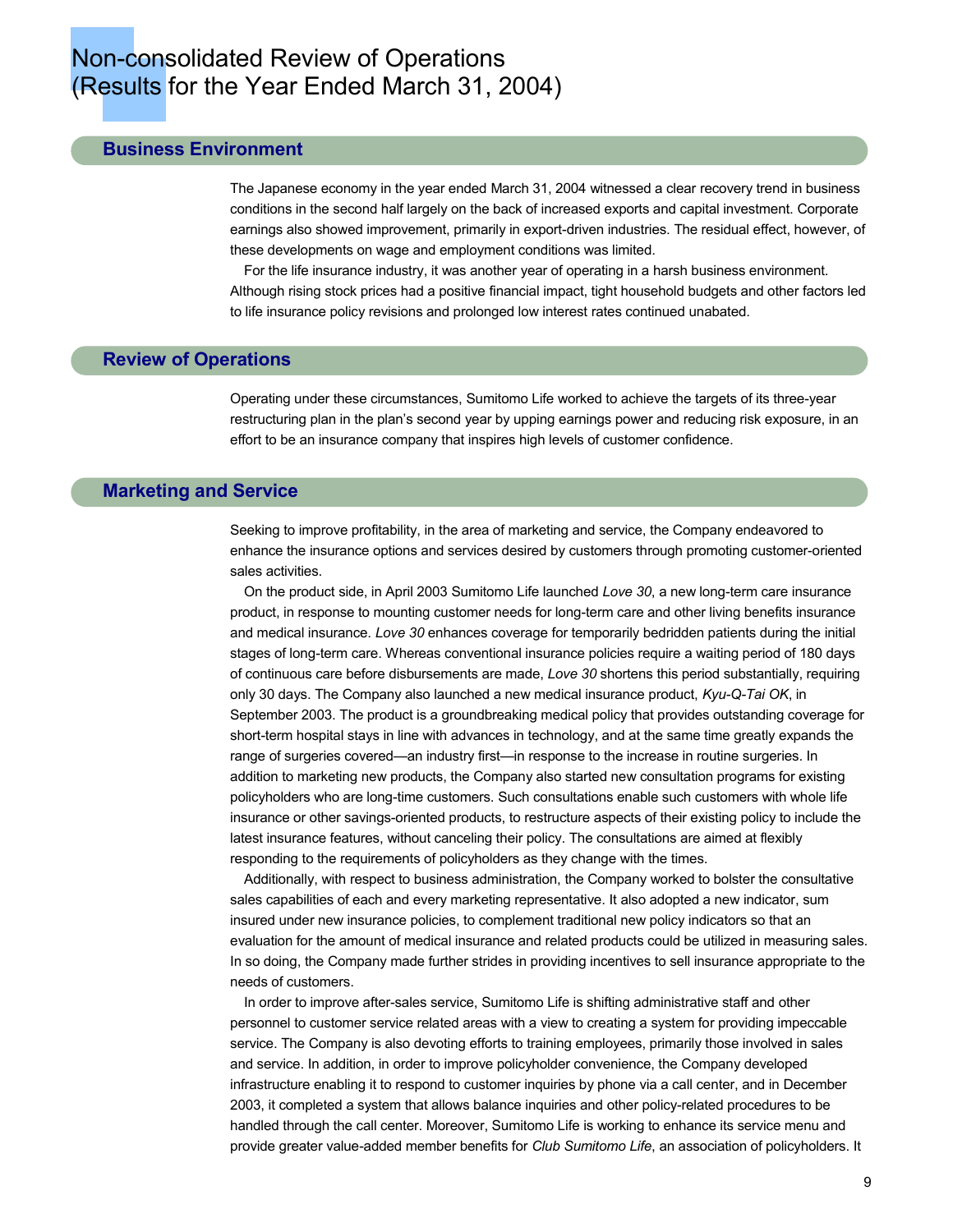has expanded the provision of emergency roadside services, for example, to customers holding specified automobile insurance policies.

 A significant decrease in the gross amount of policies was experienced in fiscal 2003 due in part to frequent negative media coverage related to the revision of the Insurance Business Law, which makes possible a change to certain policy conditions, such as the lowering of the assumed interest rate. Despite these negative pressures, the Company's various initiatives contributed to a 3.9% improvement in policy cancellations and lapses for the year.

 The Company continued to actively engage in marketing insurance products through banking institutions, an important sales channel that complements the activities of the Company's sales representatives. The main product marketed through this channel is *Tanoshimi VA*, a single premium variable annuity with minimal life insurance features. In the year under review, 38,000 policies were sold through this channel, which constitutes about 30% of individual annuities as a whole, and insurance premiums totaled ¥131.8 billion. The market for individual annuities is anticipated to grow going forward, so in addition to its traditional single premium products, the Company will begin selling savings-type variable annuities in April 2004.

 In the institutional insurance field, amid stepped-up activity related to pension sponsors deciding on returning a substitional portion of the Employees' Pension Fund, which the government previously allowed them to manage, and the trend of companies experiencing difficulties terminating their qualified pension plans, Sumitomo Life provided consulting for companies that were considering restructuring their retirement pension plans. The Company also provides support for companies switching over to hybrid defined benefit pension schemes or implementing defined contribution plans.

 In non-life insurance, the Company aggressively marketed automobile insurance subdivided by risk, which was newly launched by subsidiary The Sumisei General Insurance Co., Ltd. Also, under a comprehensive alliance with Mitsui Sumitomo Insurance Co., Ltd., the Company worked to further raise its level of response to accidents and otherwise endeavored to provide more fully enhanced services. With these developments, The Sumisei General Insurance Co. was able to erase its cumulative deficit in its eighth year of existence, which was ahead of schedule.

#### **Cost Reductions**

With a view to boosting profitability, Sumitomo Life continued to reduce fixed costs. It engaged in initiatives to reduce personnel costs, lowering bonus levels and trimming employees, and cut nonpersonnel costs, consolidating sales offices and streamlining marketing expenses.

#### **Asset Management**

The Company continued to make progress in boosting earnings by focusing its asset management activities largely on domestic bonds and other yen-denominated, interest-bearing assets. It also further reduced its risk exposure by cutting back on investments in equities and other assets with high risk from price fluctuation.

 In order to boost earnings, the Company increased its holdings of long-term domestic bonds during a period of rising Japanese interest rates while appropriately controlling risk from interest rate fluctuation. It also made investments in foreign bonds after hedging currency exchange and considering trends in interest rates both domestically and overseas. In the area of real estate, the Company sought to increase earnings through an improved vacancy rate by strengthening marketing activities to potential tenants and raising property values through refurbishments.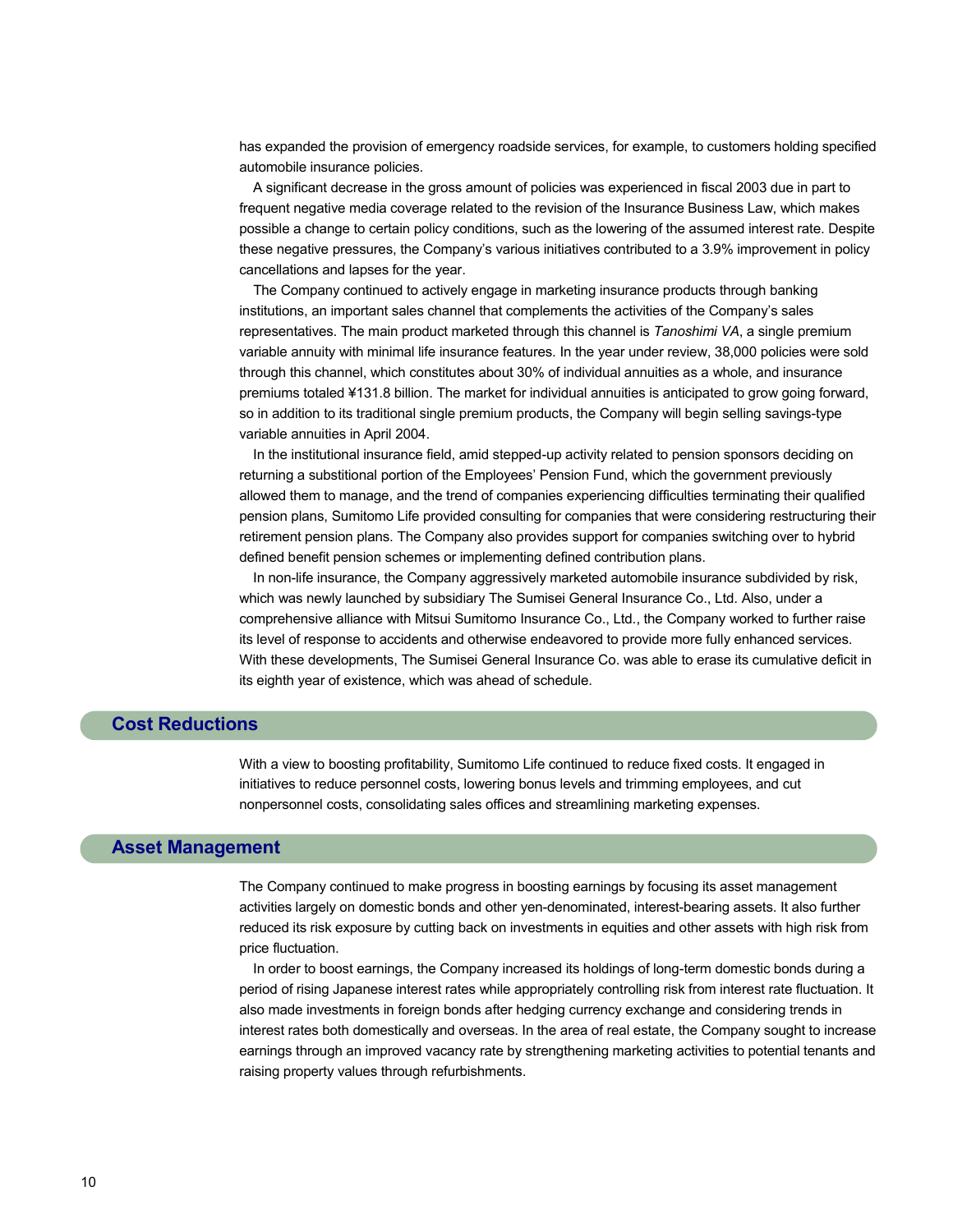#### **Policies Regarding Capital**

Along with writing off funds procured in a 1996 offering, the Company conducted an additional offering worth ¥59.0 billion for the purpose of further shoring up its operating base and steadfastly ensuring the confidence of customers. This brings total funds (including the reserve for redemption of funds) to ¥229.0 billion.

#### **Results of Operations**

These initiatives yielded the following results in fiscal 2003.

 New individual insurance and individual annuities contracts written decreased 21.4% year-on-year to ¥12,700.7 billion. New contracts written is the traditional indicator for new policies, and its total includes only the amount of insurance payable at death to survivors. A new indicator, sum insured under new insurance policies, is based on changing customer needs. It decreased 1.4% compared to the previous year to ¥21,772.1 billion. Gross decrease of policy fell 5.7% year-on-year to ¥24,620.6 billion, and life insurance in force at the fiscal year-end declined 6.3% year-on-year to ¥176,455.1 billion. Thanks to the Company's redoubled efforts in this area, annualized premium income from living benefits insurance and medical insurance increased 3.1% year-on-year.

 Group insurance in force at the end of the fiscal year decreased 4.5% compared to the previous year to ¥37,489.9 billion. Group annuities at year-end totaled ¥3,132.7 billion, a year-on-year decline of 16.1%.

 With respect to revenue and expenses, premium income inched down 0.1% compared to last year to ¥2,697.0 billion, while investment income grew 17.8% over the previous year to ¥676.4 billion. On the expenditures side, insurance benefits paid rose 2.4% year-on-year to ¥3,101.2 billion, investment expenses dropped 58.9% year-on-year to ¥286.3 billion, and operating expenses decreased 4.4% on the same basis to ¥374.0 billion. As a result, ordinary income jumped 815.1% over the preceding year to ¥144.3 billion. After factoring in special gains and losses, net income for the year totaled ¥64.6 billion, an increase of 4,793.2% over the previous year. Unappropriated surplus for the year decreased 1.2% compared to last year to ¥64.2 billion.

 Core business profit, which expresses the fundamental earnings power of a life insurance company, fell 5.4% year-on-year to ¥284.2 billion after absorbing the negative spread.

 Total assets at the end of the fiscal year amounted to ¥21,123.6 billion, a decrease of 3.6% compared to the previous year-end.

 To provide for payment of future insurance benefits, the Company sets aside a policy reserve based on conservative calculations (standard policy reserve for contracts subject to it; policy reserve based on net level premiums for other contracts). The reserve at the fiscal year-end amounted to ¥18,193.9 billion, a year-on-year decline of 2.9%.

 The solvency margin ratio, which indicates a life insurer's ability to pay insurance benefits, was 673.6%, a level exceeding that of last year. The ratio was achieved thanks to rising stock prices and working to reduce risk exposure. It is at an adequate, sound level that far surpasses the 200% required by industry regulators.

 Nonperforming loans amounted to ¥39.7 billion, remaining at a low level and accounting for only 0.76% of the total balance of loans.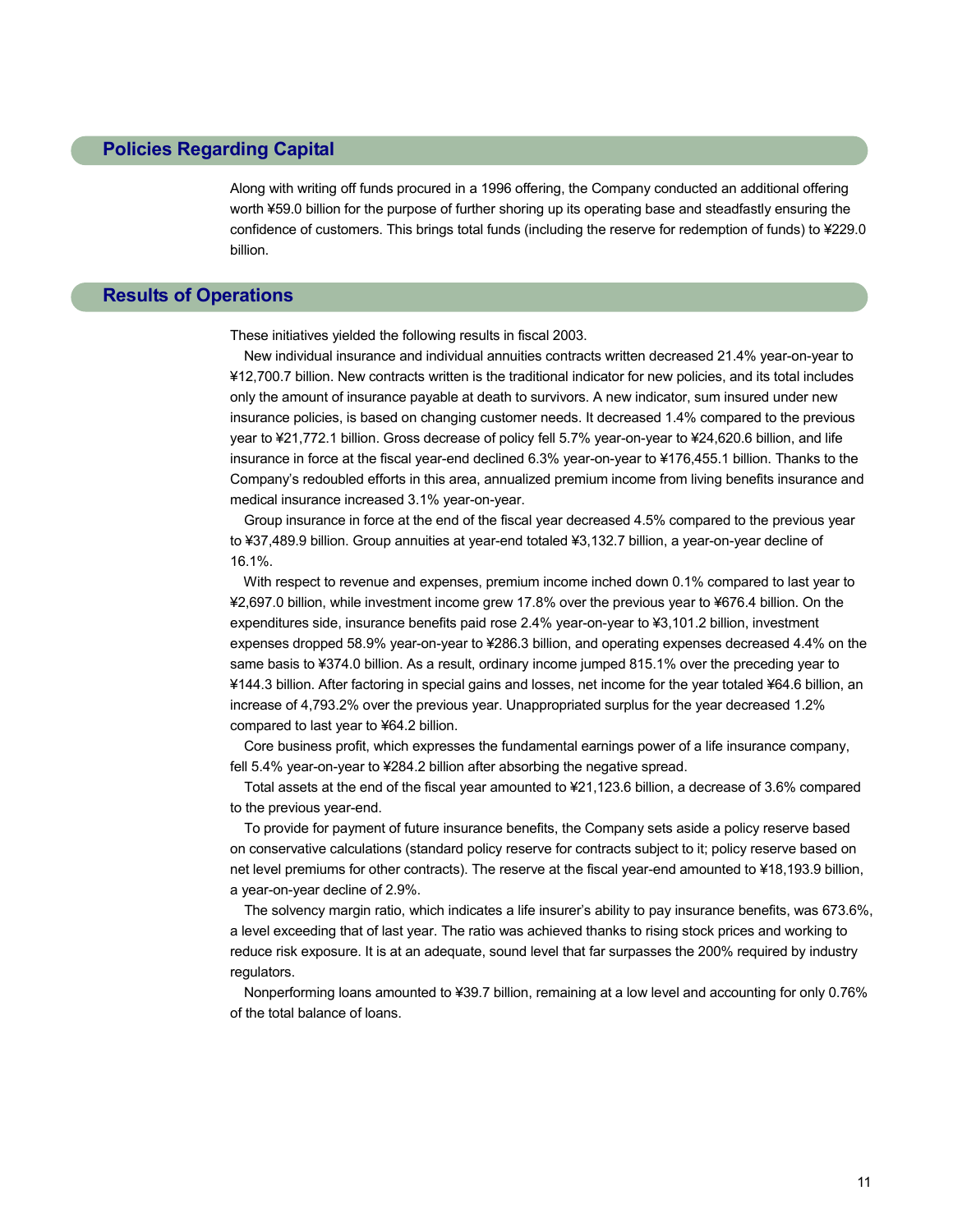#### **Issues to be Addressed**

Sumitomo Life has been engaged in a three-year restructuring plan to bolster its operating base. In the year under review, it achieved the plan's objectives of reducing risk exposure and reforming the cost structure one year ahead of schedule.

 Based on these developments and upon completing its structural reform program, the Company drew up a new long-term management plan aimed at further bolstering earnings power.

 With an aging population, a low birthrate and the inevitable emergence of an aged society, a life insurance company's social mission will only continue to grow in importance. Heading into fiscal 2004, Sumitomo Life plans to engage in initiatives, in line with its long-term management policy, that include strengthening insurance sales and other core businesses and improving its interest spread and balance between revenue and expenditures. By securing stable earnings over the long term through these activities, the Company intends to more fully realize its mission of being an insurance company that inspires the ongoing confidence and peace of mind of customers.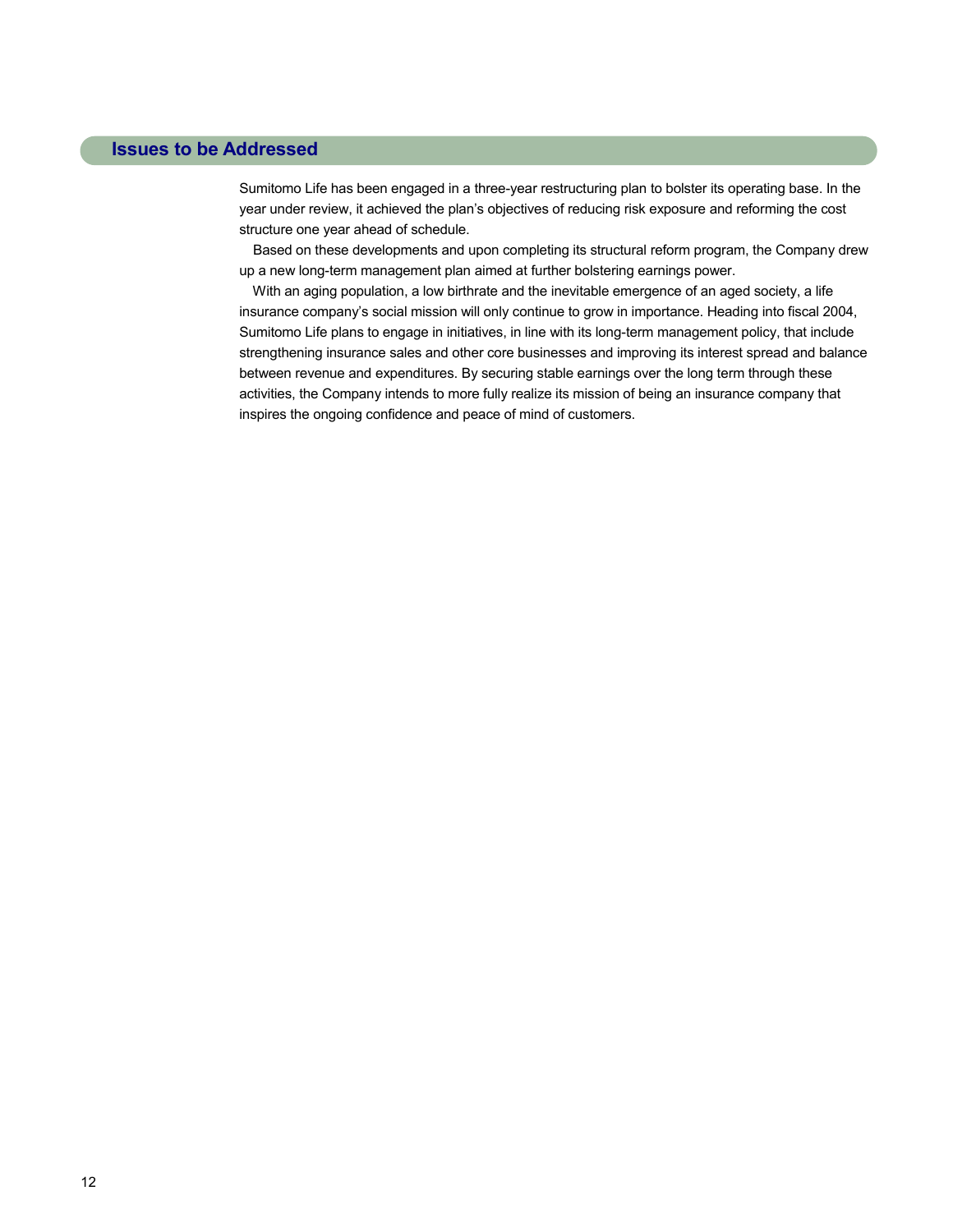### Consolidated Balance Sheets

For Sumitomo Life Insurance Company

|                                                       |              | Yen in millions | U.S. dollars<br>in millions |
|-------------------------------------------------------|--------------|-----------------|-----------------------------|
| March 31, 2004 and 2003                               | 2004         | 2003            | 2004                        |
| <b>Assets</b>                                         |              |                 |                             |
|                                                       | 101,959<br>¥ | ¥<br>72,616     | \$<br>964                   |
|                                                       | 315,500      | 297,800         | 2,985                       |
|                                                       | 1,059,683    | 1,357,503       | 10,026                      |
|                                                       | 12,598,603   | 12,513,251      | 119,203                     |
|                                                       | 5,188,742    | 5,794,165       | 49,093                      |
|                                                       | 1,413,684    | 1,245,510       | 13,375                      |
|                                                       | 150          | 138             | 1                           |
|                                                       | 370          | 200             | 3                           |
|                                                       | 360,486      | 395,415         | 3,410                       |
|                                                       | 142,994      | 294,056         | 1,352                       |
|                                                       | 33,384       | 33,931          | 315                         |
|                                                       | 1,579        | 4,013           | 14                          |
|                                                       | (14,600)     | (23, 570)       | (138)                       |
|                                                       | ¥21,202,537  | ¥21,985,034     | \$200,610                   |
| <b>Liabilities</b>                                    |              |                 |                             |
| Policy Reserves:                                      |              |                 |                             |
|                                                       | 128,944<br>¥ | ¥<br>135,004    | 1,220<br>S.                 |
|                                                       | 18,224,931   | 18,770,984      | 172,437                     |
|                                                       | 652,375      | 738,707         | 6,172                       |
|                                                       | 19,006,251   | 19,644,696      | 179,830                     |
|                                                       | 546          | 491             | 5                           |
| Other Liabilities:                                    |              |                 |                             |
|                                                       | 749,804      | 1,079,142       | 7,094                       |
|                                                       | 679,477      | 730,075         | 6,428                       |
|                                                       | 1,429,281    | 1,809,218       | 13,523                      |
|                                                       | 50,178       | 128,364         | 474                         |
|                                                       | 26,572       |                 | 251                         |
|                                                       | 64,288       | 42,493          | 608                         |
|                                                       | 2,590        |                 | 24                          |
|                                                       | 1,579        | 4,013           | 14                          |
| Total Liabilities …………………………………………………………………………………………… | 20,581,289   | 21,629,278      | 194,732                     |
|                                                       |              |                 |                             |
|                                                       | 2.458        | 8,987           | 23                          |
|                                                       |              |                 |                             |
| Capital                                               |              |                 |                             |
|                                                       | 159,000      | 169,000         | 1,504                       |
|                                                       | 70,000       | 1,000           | 662                         |
|                                                       | 2            | 2               | 0                           |
|                                                       | 263,300      | 293,808         | 2,491                       |
|                                                       | (58, 964)    | (60, 325)       | (557)                       |
|                                                       | 200,844      | (47, 351)       | 1,900                       |
|                                                       | (15, 393)    | (9,365)         | (145)                       |
|                                                       | 618,789      | 346,768         | 5,854                       |
|                                                       | ¥21,202,537  | ¥21,985,034     | \$200,610                   |

See accompanying notes.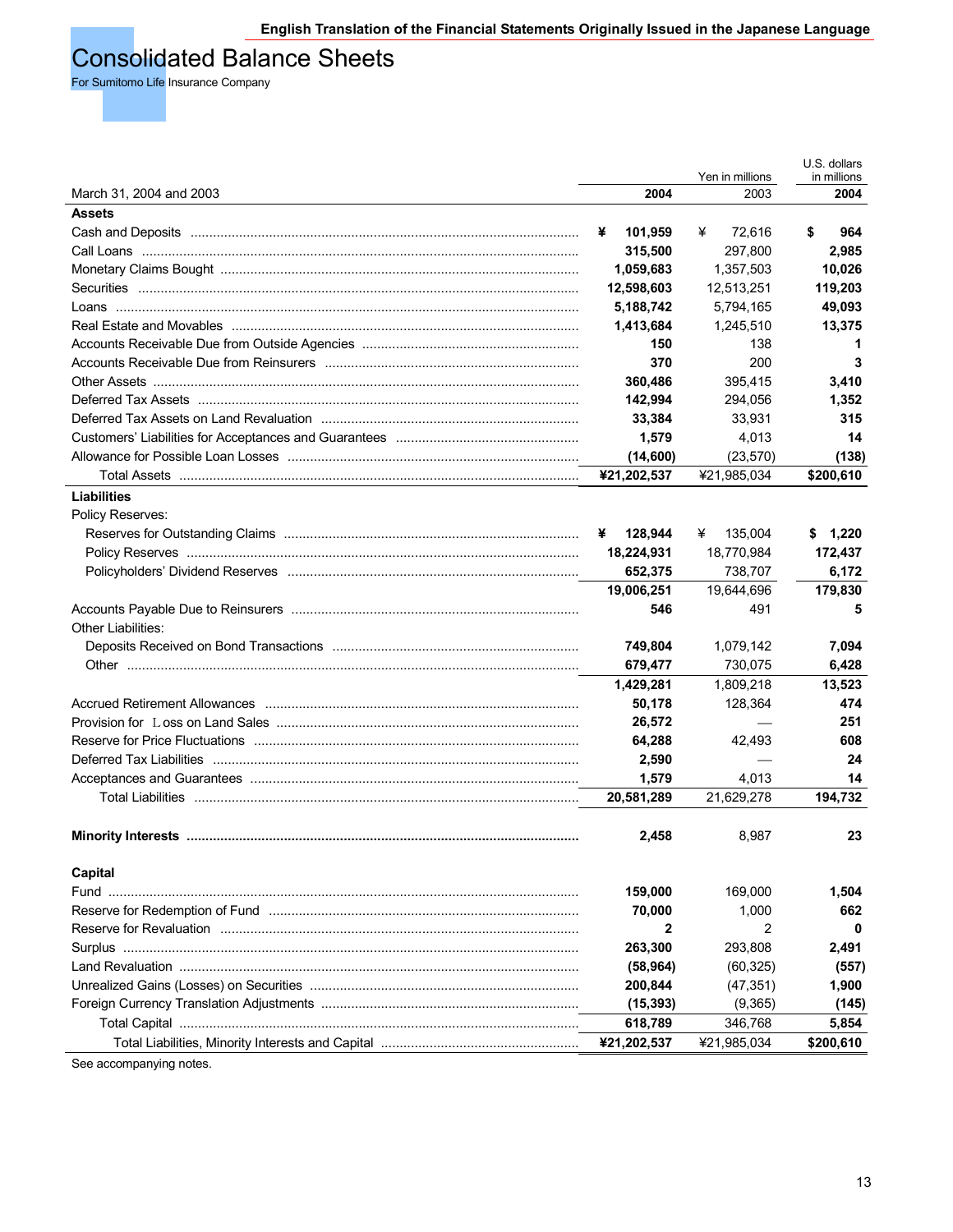### Consolidated Statements of Income

For Sumitomo Life Insurance Company

|                                                  |            |                         | U.S. dollars        |
|--------------------------------------------------|------------|-------------------------|---------------------|
| Years ended March 31, 2004 and 2003              | 2004       | Yen in millions<br>2003 | in millions<br>2004 |
| <b>Ordinary Income</b>                           |            |                         |                     |
|                                                  | ¥2,729,924 | ¥2,729,514              | \$25,829            |
|                                                  |            |                         |                     |
|                                                  | 454,726    | 448,602                 | 4,302               |
|                                                  | 0          | 1                       | 0                   |
|                                                  |            | 4,057                   |                     |
|                                                  | 118,242    | 112,633                 | 1,118               |
|                                                  | 9          | 1                       | 0                   |
|                                                  |            | 9,683                   |                     |
|                                                  | 107,207    |                         | 1,014               |
|                                                  |            | 63,219                  | 451                 |
|                                                  | 47,735     |                         |                     |
|                                                  | 727,922    | 638,198                 | 6,887               |
|                                                  | 711,693    | 1,055,997               | 6,733               |
|                                                  | [546, 053] | [891, 419]              | [5, 166]            |
|                                                  | 4,169,539  | 4,423,710               | 39,450              |
| <b>Ordinary Expenses</b>                         |            |                         |                     |
| Benefits and Other Payments:                     |            |                         |                     |
|                                                  | 962,707    | 966,125                 | 9,108               |
|                                                  | 186,180    | 178,353                 | 1,761               |
|                                                  | 531,877    | 637,147                 | 5,032               |
|                                                  | 1,095,726  | 927,381                 | 10,367              |
|                                                  | 341,676    | 336,251                 | 3,232               |
|                                                  | 3,118,167  | 3,045,259               | 29,502              |
| Transfers to Policy Reserves and Other Reserves: |            |                         |                     |
|                                                  |            | 12,344                  |                     |
|                                                  | 386        | 925                     | 3                   |
|                                                  | 386        | 13,270                  | 3                   |
| Investment-Related Expenses:                     |            |                         |                     |
|                                                  | 9,023      | 10,337                  | 85                  |
|                                                  | 4,340      |                         | 41                  |
|                                                  | 79,361     | 184,223                 | 750                 |
|                                                  | 5,469      | 335,536                 | 51                  |
|                                                  | 127,410    |                         | 1,205               |
|                                                  | 2,108      | 5,710                   | 19                  |
|                                                  | 1,413      | 154                     | 13                  |
|                                                  | 29,928     | 21,964                  | 283                 |
|                                                  | 74,710     | 79,540                  | 706                 |
|                                                  |            | 118,505                 |                     |
|                                                  | 333,766    | 755,973                 | 3,157               |
| <b>Operating Expenses</b>                        | 383,237    | 401,765                 | 3,626               |
|                                                  | 178,853    | 185,979                 | 1,692               |
| <b>Total Ordinary Expenses</b>                   | 4,014,411  | 4,402,247               | 37,982              |
|                                                  | 155,128    | 21,463                  | 1,467               |
| <b>Special Gains</b>                             |            |                         |                     |
|                                                  | 19,620     | 1,222                   | 185                 |
|                                                  | 5,429      | 8,485                   | 51                  |
|                                                  |            | 7,999                   |                     |
|                                                  | 13,789     |                         | 130                 |
|                                                  |            | 662                     |                     |
|                                                  | 2,545      |                         | 24                  |
|                                                  | 41,384     | 18,370                  | 391                 |

**Special Losses**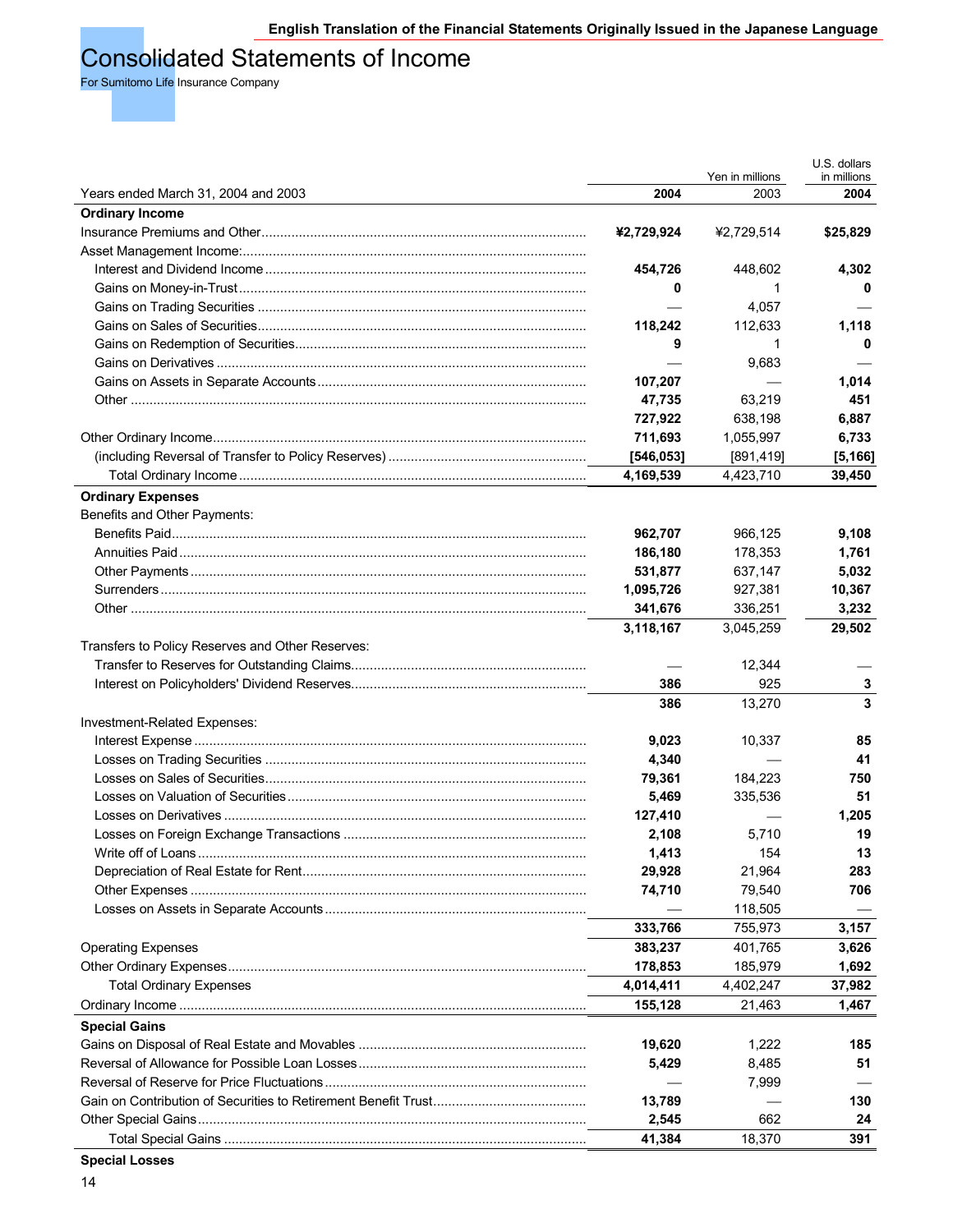|                            | 23.678  | 36.027     | 224   |
|----------------------------|---------|------------|-------|
|                            | 26.572  |            | 251   |
|                            | 21.795  |            | 206   |
|                            | 79      | 13         | 0     |
|                            | 597     | 836        | 5     |
|                            | 16.926  | 16.926     | 160   |
|                            | 317     | 627        |       |
|                            | 89,965  | 54.430     | 851   |
|                            | 106.546 | (14,596)   | 1.008 |
| Corporate and Other Taxes: |         |            |       |
|                            | 13.262  | 23.551     | 125   |
|                            | 13.528  | (40, 804)  | 127   |
|                            | (341)   | 778        | (3)   |
|                            | 80.097  | ¥<br>1.877 | 757   |

See accompanying notes.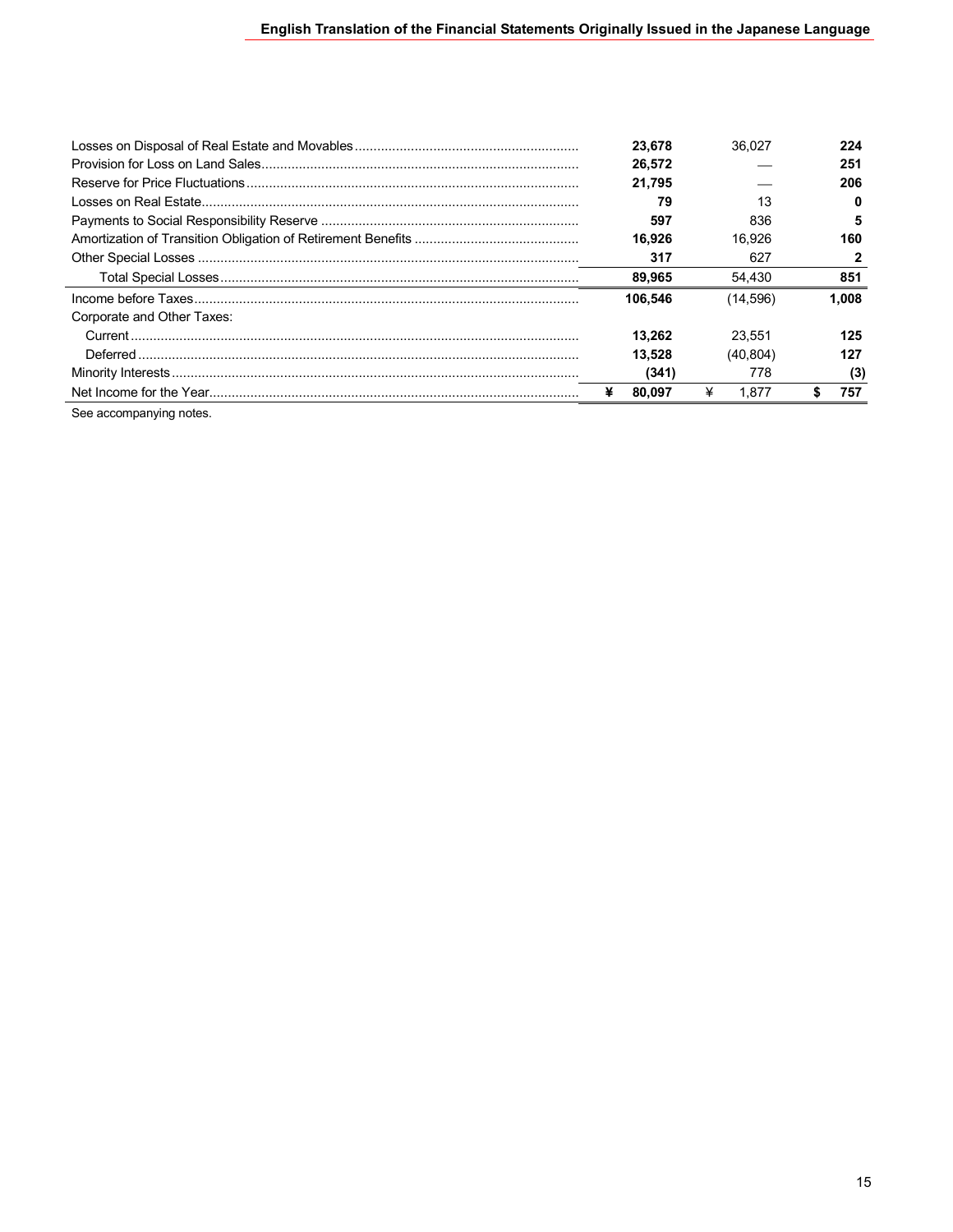## Consolidated Statements of Surplus

For Sumitomo Life Insurance Company

|                                                                                 |          | Yen in millions | U.S. dollars<br>in millions |
|---------------------------------------------------------------------------------|----------|-----------------|-----------------------------|
| Years ended March 31, 2004 and 2003                                             | 2004     | 2003            | 2004                        |
|                                                                                 | ¥293,808 | ¥320,926        | \$2,779                     |
|                                                                                 |          |                 |                             |
| <b>Additions:</b>                                                               |          |                 |                             |
|                                                                                 | 80,097   | 1,877           | 757                         |
| Increase of Surplus due to Reduction                                            |          |                 |                             |
|                                                                                 | 133      |                 |                             |
|                                                                                 | 80,230   | 1,877           | 759                         |
| <b>Deductions:</b>                                                              |          |                 |                             |
|                                                                                 | 1,138    | 2,158           | 10                          |
|                                                                                 | 39,503   | 24,864          | 373                         |
|                                                                                 | 69,000   |                 | 652                         |
|                                                                                 | 1,095    | 1,106           | 10                          |
|                                                                                 | 404      | 35              | 3                           |
| Decrease of Surplus due to Reduction in the Number of Consolidated Subsidiaries |          | 493             |                             |
|                                                                                 |          | 337             |                             |
|                                                                                 | 110,738  | 28,995          | 1,047                       |
|                                                                                 | ¥263,300 | ¥293,808        | \$2,491                     |

See accompanying notes.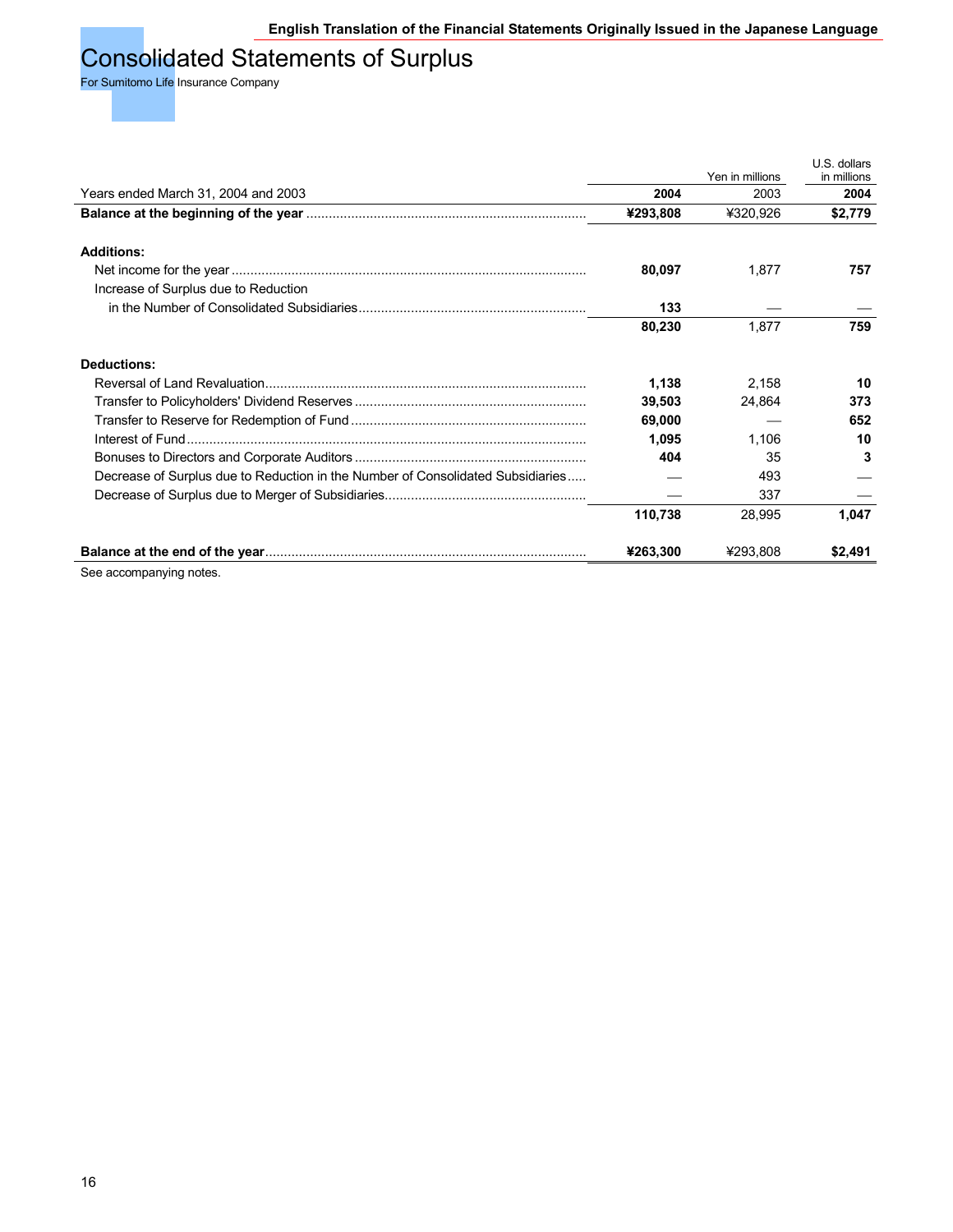### Consolidated Statements of Cash Flows

For Sumitomo Life Insurance Company

|                                                                     |             |                         | U.S. dollars        |
|---------------------------------------------------------------------|-------------|-------------------------|---------------------|
| Years ended March 31, 2004 and 2003                                 | 2004        | Yen in millions<br>2003 | in millions<br>2004 |
| <b>Cash Flows from Operating Activities:</b><br>$\mathbf{I}$        |             |                         |                     |
|                                                                     | ¥106,546    | ¥(14,596)               | \$1,008             |
|                                                                     | 29,928      | 19,257                  | 283                 |
|                                                                     | 46,368      | 50,324                  | 438                 |
|                                                                     |             |                         |                     |
|                                                                     | (662)       |                         | (6)                 |
|                                                                     | (13, 789)   |                         | (130)               |
|                                                                     | (6,059)     | 12,344                  | (57)                |
|                                                                     | (546, 053)  | (891, 419)              | (5, 166)            |
|                                                                     | 386         | 925                     | 3                   |
|                                                                     | (8,969)     | (10, 358)               | (84)                |
|                                                                     | 1,665       | 3,116                   | 15                  |
|                                                                     | 26,572      |                         | 251                 |
|                                                                     | 21,795      | (7,999)                 | 206                 |
|                                                                     | (454, 726)  | (466, 574)              | (4, 302)            |
|                                                                     | (116, 672)  | 538,476                 | (1, 103)            |
|                                                                     | 9,023       | 10,337                  | 85                  |
|                                                                     | 2,437       | 374                     | 23                  |
|                                                                     | 4,136       | 34,052                  | 39                  |
|                                                                     | (3,975)     | 620                     | (37)                |
|                                                                     | (11)        | (68)                    | (0)                 |
| Decrease (Increase) in Accounts Receivable due from Reinsurers      | (170)       | 27                      | (1)                 |
| Decrease in Other Assets (Excluding Investing and Financing Assets) | 105,965     | 1,660                   | 1,002               |
|                                                                     | 55          |                         |                     |
| Increase (Decrease) in Other Liabilities                            |             | (15)                    | (0)                 |
|                                                                     | 4,472       | (12, 494)               | 42                  |
|                                                                     | (93, 428)   | (19, 807)               | (883)               |
|                                                                     | (885, 163)  | (751, 815)              | (8, 375)            |
|                                                                     | 522,299     | 516,929                 | 4,941               |
|                                                                     | (8,559)     | (7, 876)                | (80)                |
|                                                                     | (126, 221)  | (138, 296)              | (1, 194)            |
|                                                                     | (597)       | 15,099                  | (5)                 |
|                                                                     | (26, 364)   | 29,478                  | (249)               |
|                                                                     | (524, 606)  | (336, 481)              | (4, 963)            |
| Ш<br><b>Cash Flows from Investing Activities:</b>                   |             |                         |                     |
|                                                                     |             | 22,403                  |                     |
|                                                                     | (22, 680)   |                         | (214)               |
|                                                                     | (2,652,122) | (3, 118, 617)           | (25,093)            |
| Proceeds from Sales and Redemption of Monetary Claims Bought        | 2,949,118   | 3,412,401               | 27,903              |
|                                                                     |             | 16                      |                     |
|                                                                     | (7,071,758) | (6,996,857)             | (66, 910)           |
|                                                                     | 7,388,717   | 6,439,879               | 69,909              |
|                                                                     | (628, 329)  | (1,099,843)             | (5, 945)            |
|                                                                     | 1,179,355   | 1,541,127               | 11,158              |
|                                                                     | (349, 475)  | 289,785                 | (3, 306)            |
|                                                                     | 792,825     | 490,294                 | 7,501               |
|                                                                     | [268, 218]  | [153, 813]              | [2,537]             |
|                                                                     | (355, 885)  | (69, 203)               | (3, 367)            |
|                                                                     | 112,929     | 53,460                  | 1,068               |
|                                                                     | 549,868     | 474,552                 | 5,202               |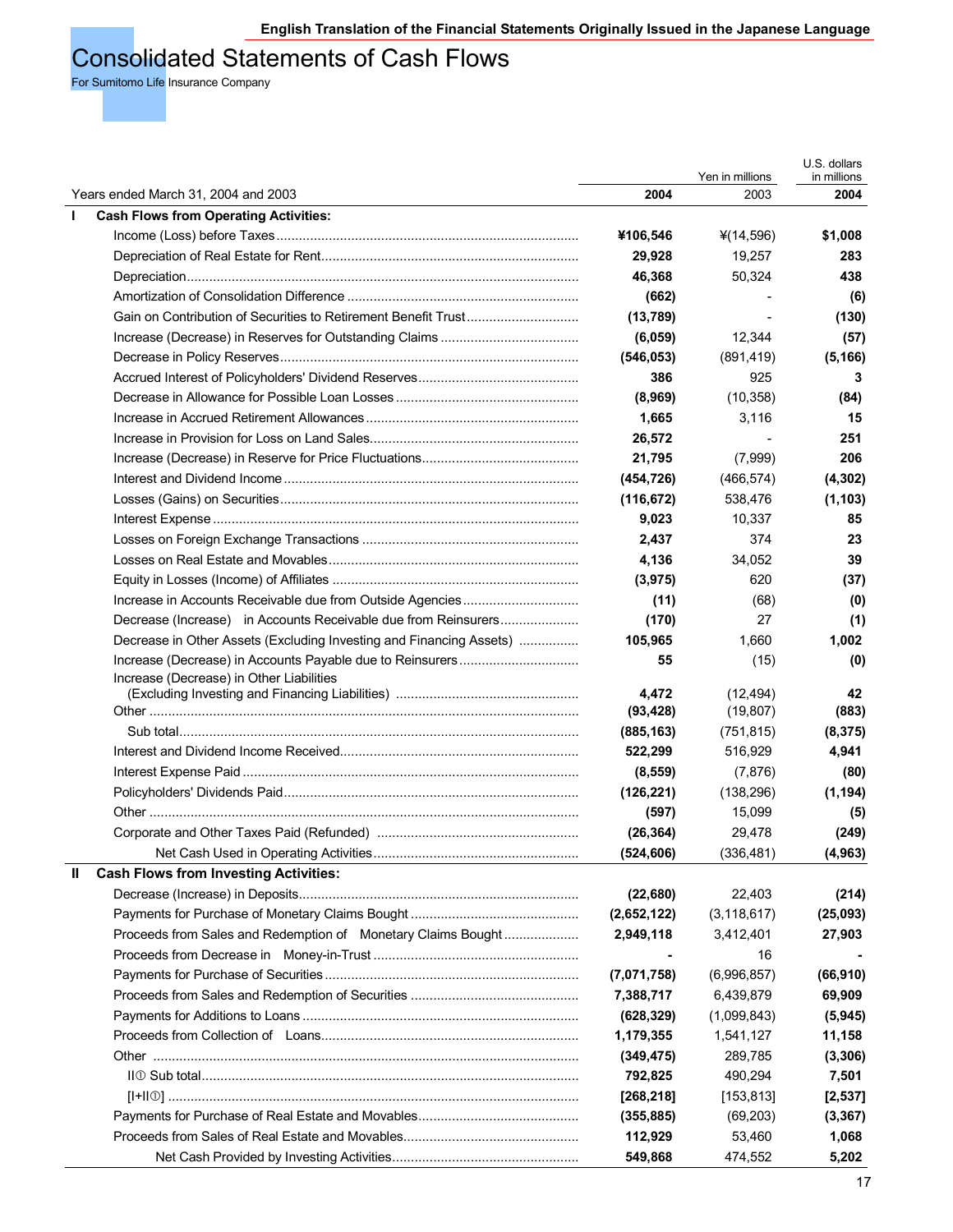| ШL        | <b>Cash Flows from Financing Activities:</b>                         |           |            |       |
|-----------|----------------------------------------------------------------------|-----------|------------|-------|
|           |                                                                      | 59,650    | 118.503    | 564   |
|           |                                                                      | (60,708)  | (289, 949) | (574) |
|           |                                                                      | 59,000    |            | 558   |
|           |                                                                      | (69,000)  |            | (652) |
|           |                                                                      | (1,095)   | (1,106)    | (10)  |
|           | Other                                                                | (5, 275)  | 215        | (49)  |
|           |                                                                      | (17, 428) | (172, 337) | (164) |
| <b>IV</b> | <b>Effect of Exchange Rate Changes on Cash and Cash Equivalents </b> | (193)     | 607        | (1)   |
| v         |                                                                      | 7.639     | (33, 658)  | 72    |
| VI        |                                                                      | 14.866    | 48.714     | 140   |
| VII       | Decrease in Cash and Cash Equivalents                                |           |            |       |
|           |                                                                      | (10)      | (190       | o     |
|           |                                                                      | ¥ 22.495  | ¥ 14.866   | 212   |

See accompanying notes.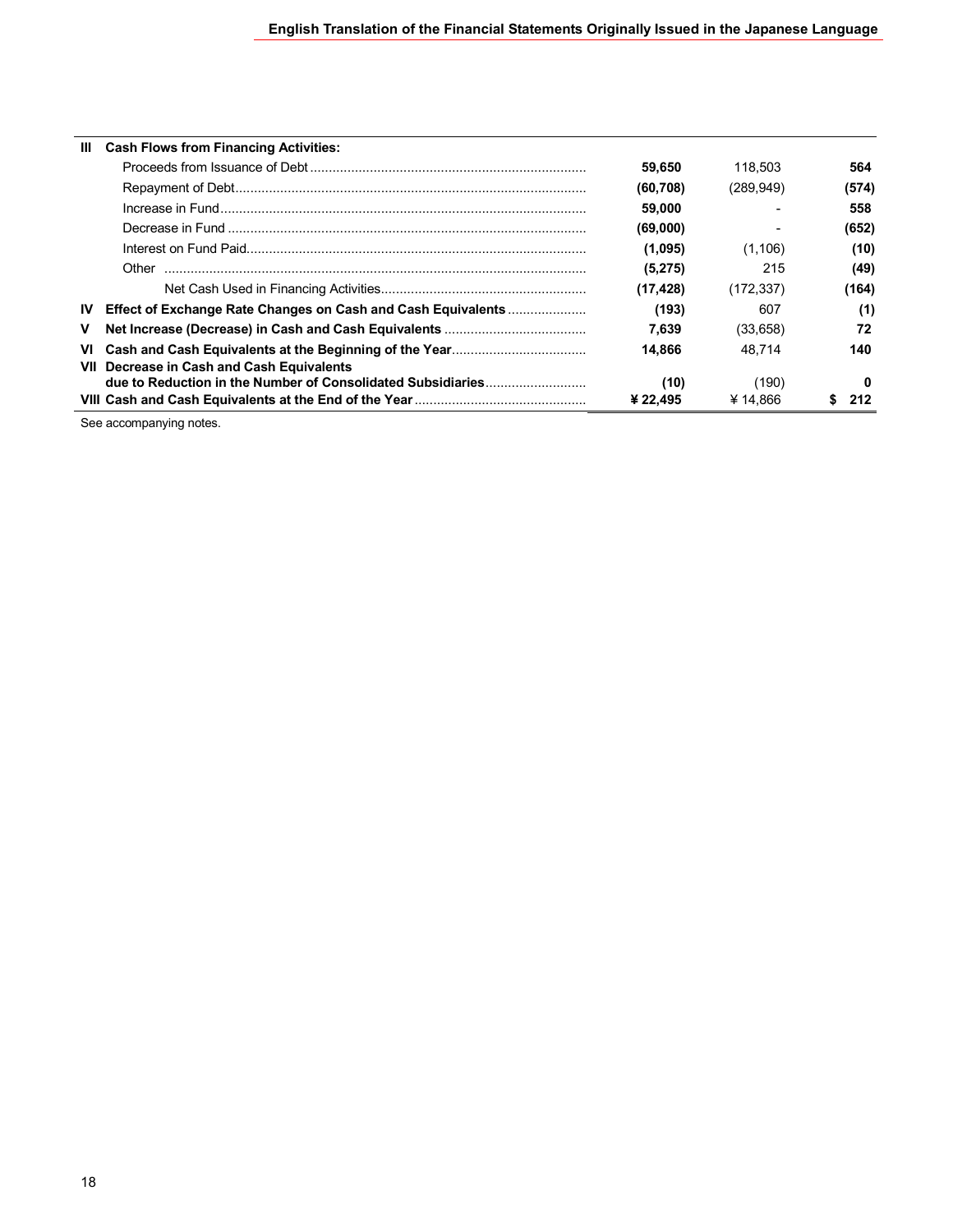### Notes to Consolidated Financial Statements

#### I. Basis of Presenting Financial Statements

SUMITOMO LIFE INSURANCE COMPANY (the "Company") and its subsidiaries prepare their financial statements in accordance with accounting standards that are generally used by life insurance companies in Japan ("Japanese GAAP"), based on the Insurance Business Law. Certain accounting principles and practices generally accepted in Japan are different from International Financial Reporting Standards and standards in other countries in certain respects as to application and disclosure requirements. Accordingly, the accompanying consolidated financial statements are intended for use by those who are informed about Japanese accounting principles and practices.

 The accompanying financial statements have been restructured and translated into English (with some expanded descriptions) from the consolidated financial statements of the Company prepared in accordance with Japanese GAAP and the Insurance Business Law. Some supplementary information included in the statutory Japanese-language consolidated financial statements but not required for fair presentation is not presented in the accompanying financial statements.

 Yen and dollar amounts are rounded down and shown to the nearest million; accordingly, totals when added may not match precisely those stated.

 The translations of the Japanese yen amounts into U.S. dollars are included solely for the convenience of the readers, using the prevailing exchange rate at March 31, 2004, which was ¥105.69 to U.S.\$1. The convenience translations should not be construed as representations that the Japanese yen amounts have been, could have been or could in the future be converted into U.S. dollars at this or any other rate of exchange.

#### II. Principles of Consolidation

1. Consolidated Subsidiaries

The consolidated financial statements include the accounts of the Company and its 8 (9 in 2003) significant subsidiaries. The consolidated subsidiaries are The Sumisei General Insurance Co., Ltd., Sumisei Lease Co., Ltd., Sumisei Computer Service Co., Ltd., Sumisei Card Service Co., Ltd., Sumitomo Life Realty (N.Y.), Inc., Sumitomo Life Insurance Agency America, Inc., SLA Investments, Inc. and SLR Investments, Inc.

 Subsidiaries excluded from consolidation include Sumisei Insatsu Co.,Ltd. (Izumi Insatsu Shigyo Co., Ltd. changed its name on April 1, 2003) and Sumisei Building Management Co., Ltd.

 Sumitomo Life Investment Singapore Limited is excluded from consolidation from this year as it is liquidating. The

respective and aggregate effects of the subsidiaries, which are excluded from consolidation, are immaterial to total assets, ordinary income, net income and surplus, and this exclusion does not prevent reasonable judgment on the consolidated financial position of the Company and its subsidiaries and the consolidated results of their operations.

 The Company and STB Leasing Co., Ltd. signed on May 6, 2001 a Memorandum of Understanding for the transfer of the greater part of the common stock of Sumisei Lease Co., Ltd.. Sumisei Lease Co., Ltd. will cease being a subsidiary at the date of the transfer (planned for July 31, 2004) .

2. Affiliates

Six (6 in 2003) affiliates are accounted for under the equity method. The affiliates under the equity method are Office Building Fund Management Japan, Ltd. Sumitomo Mitsui Asset Management Co., Ltd., Japan Pension Navigator Co., Ltd., Izumi Securities Co., Ltd., SUMISEI ABN AMRO Asset Management B.V. and SUMISEI ABN AMRO FUND MANAGERS (IRELAND) LIMITED.

 The respective and aggregate effects of the non-consolidated subsidiaries and affiliates (e.g., Japan Pension Service Co., Ltd.) which are excluded from the equity method are immaterial to net income and surplus.

 Izumi Securities Co., Ltd. ceased being an affiliates on April 1, 2004 as it merged with SMBC FRIEND Securities Co., Ltd.

- 3. Consolidated Subsidiaries' Fiscal Year-ends The fiscal year-end of overseas subsidiaries is December 31. The consolidated financial statements include such subsidiaries' financial statements as of their respective fiscal year-ends after making appropriate adjustments for material transactions occurring between their respective year-ends and the date of the consolidated financial statements.
- 4. Valuation of Consolidated Subsidiaries' Assets and Liabilities On acquisition of subsidiaries, all assets and liabilities that exist at the date of acquisition are recorded at their fair value.
- 5. Goodwill on Consolidation Goodwill on consolidation is charged to income or expenses for the year in which it arises.
- 6. Treatment of Appropriation of Surplus The consolidated statements of surplus are prepared based on the appropriation of surplus approved during the year.

#### III. Balance Sheets

1. Valuation of Securities

Valuation of securities, which are held by the Company, is as follows:

Trading securities are stated at fair market value.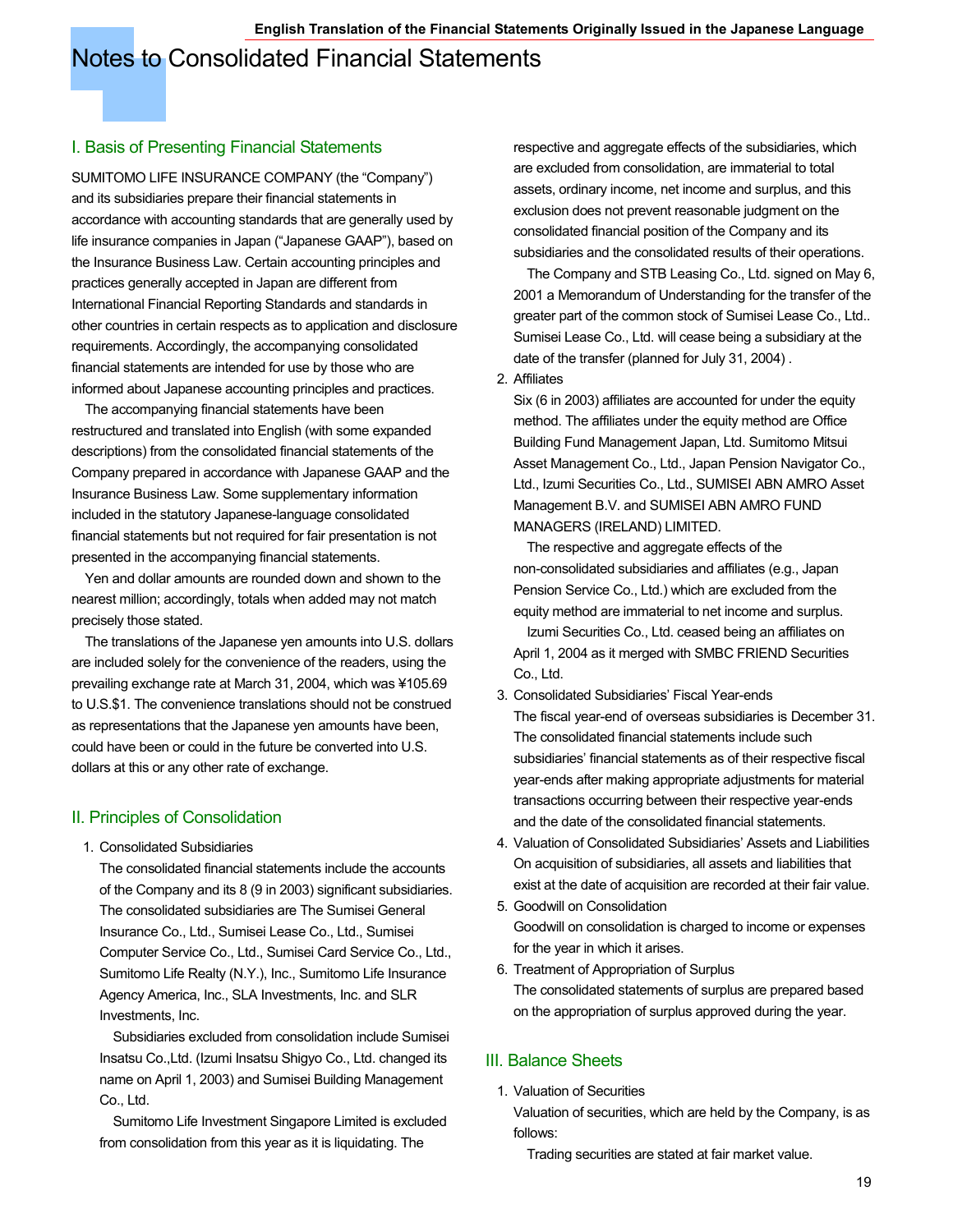Held-to-maturity debt securities are stated at amortized cost (straight-line method) by the moving average method. Debt securities earmarked for policy reserve are stated at amortized cost (straight-line method) by the moving average method in accordance with Industry Audit Committee Report No. 21, "Temporary Treatment of Accounting and Auditing Concerning Securities Earmarked for Policy Reserve in the Insurance Industry", issued by the Japanese Institute of Certified Public Accountants. Equity securities issued by non-consolidated subsidiaries and affiliated companies (as stipulated in Article 110, Clause 2, of the Insurance Business Law) are stated at cost. Equity securities with available market values in available-for sale securities are stated at fair market value (based on the average market price in March). Other securities with available market values are stated at fair market value (based on the market price at the end of the financial year). Available-for-sale securities without available market values are stated at moving average cost, except that debt securities, for which the difference between acquisition cost and face amount is due to adjustment of interest to maturity, are stated at amortized cost.

 Deposits and monetary claims bought and securities invested in money-in-trusts are stated using the same methods described above.

 Unrealized gains and losses of available-for-sale securities are reported net of applicable income taxes, as a separate component of capital.

 During the year ended March 31, 2003, held-to-maturity securities with a carrying amount of ¥ 3,502,918 million (market value was ¥ 3,618,316 million) held with respect to the management of interest rates were reclassified into available-for-sale securities. The reason for the reclassification was the new investment policy to put emphasis on securities earmarked for policy reserves that the Company adopted in that year.

2. Derivatives

Derivatives of the Company at March 31, 2004 and 2003 are stated at fair value.

3. Land Revaluation

Land for commercial use was revalued in accordance with the Land Revaluation Law (the "Law"). The difference in value before and after revaluation, after deduction for related taxes ("Deferred Tax Asset on Land Revaluation"), is shown in capital as Land Revaluation.

#### The date of revaluation: March 31, 2001

The method of revaluation is as stipulated in the Law, Article 3, Clause 3

In accordance with ordinances stipulated in the Law

(Government Ordinance No. 119 on March 31, 1998), Article 2, Paragraph 1, it is calculated based on the officially announced prices adjusted rationally and evaluated as stipulated in Paragraph 5.

 The difference between the total market value of land as of the balance sheet date (calculated as prescribed in Article 10 of the Law) and the total value of such land following revaluation was ¥66,269 million (U.S.\$ 627 million) and ¥ 47,815 million as of March 31, 2004 and 2003, respectively.

4. Real Estate and Movables

Real estate of the Company is depreciated using the straight-line method, and movables are depreciated using the declining balance method.

5. Foreign Currency Translation

Assets and liabilities denominated in foreign currencies held by the Company, except foreign currency denominated investments in unconsolidated subsidiaries and affiliates are translated at the exchange rates prevailing on the balance sheet date. Foreign currency denominated investments in unconsolidated subsidiaries and affiliates are translated at the prevailing exchange rates at the time of acquisition.

6. Allowance for Possible Loan Losses

Allowance for possible loan losses of the Company conforms to self-assessment of assets standards and amortization and provisions standards, as follows. Loans to borrowers that are formally or legally bankrupt for reasons of capital impairment or composition (hereafter, bankrupt borrowers) and to borrowers that are operating in a state of bankruptcy (hereafter, borrowers virtually bankrupt), excluding amounts with a high likelihood of recovery through the sale of collateral or through debt guarantees, are written off. Allowance for possible loan losses to borrowers that are highly likely to become bankrupt (hereafter, borrowers in danger of bankruptcy) is calculated excluding amounts with a high likelihood of recovery through the sale of collateral or through debt guarantees. For other doubtful loans, the allowance is the amount deemed as necessary, based on a comprehensive assessment of borrowers' abilities to repay loans. For loans other than the aforementioned, amounts are calculated by multiplying the claim amount by a loan default rate calculated from actual defaults over a fixed period in the past.

 All loans are assessed based on standards for the self-assessment of assets, and the final audit is carried out by a department independent of the department responsible for self-assessment. The provisions described above are made on the basis of these results.

Loans to bankrupt borrowers and borrowers virtually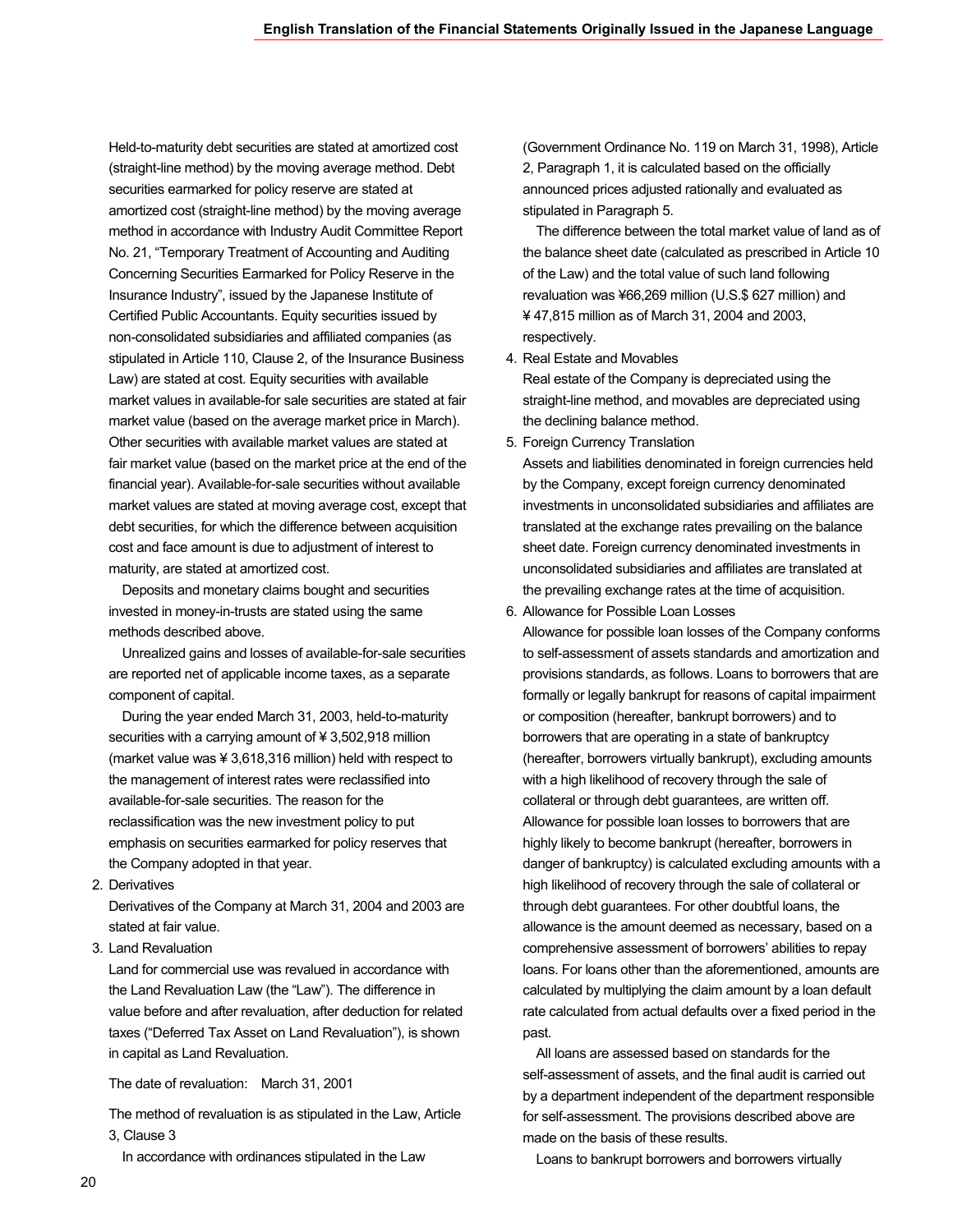bankrupt are written off except for loans that are recoverable through the sale of collateral or due to the existence of guarantees. Loans amounting to ¥ 1,739 million (U.S.\$ 16 million) and  $\neq 2,734$  million were written off, including  $\neq 817$ million (U.S.\$ 7 million) and ¥ 359 million of loans with collateral or guarantees, at March 31, 2004 and 2003, respectively.

 Allowances for possible loan losses of the consolidated subsidiaries generally conform to self-assessment of assets standards and amortization and provisions standards applied by the Company.

7. Accrued Retirement Allowances

A summary of accrued retirement allowances of the Company, excluding consolidated subsidiaries, at March 31, 2004 and 2003 is as follows:

|                                        | Yen in millions |            | U.S. dollars<br>in millions |
|----------------------------------------|-----------------|------------|-----------------------------|
|                                        | 2004            | 2003       | 2004                        |
| Projected Benefit Obligation           | ¥(302,772)      | ¥(303,945) | \$(2,864)                   |
| Fair Value of Pension Assets           | 216.314         | 106.293    | 2.046                       |
| [Including Retirement Benefit Trust]   | [102,295]       | $\vdash$   | [967]                       |
| Net Projected Benefit Obligation       | (86, 458)       | (197, 651) | (818)                       |
| Unrecognized Net Transition Obligation | 16.926          | 33.852     | 160                         |
| Unrecognized Actuarial Differences     | 28,492          | 56.134     | 269                         |
| Unrecognized Prior Service Cost        | (8,596)         | (17, 974)  | (81)                        |
| Accrued Retirement Allowances          | ¥ $(49, 636)$   | ¥(125,638) | \$(469)                     |

Assumptions used in the accounting for the defined benefit plans for the years ended March 31, 2004 and 2003 are as follows:

 Method of attributing benefit to period of service: straight-line basis

|                                               | 2004       | 2003    |
|-----------------------------------------------|------------|---------|
|                                               | 2.7%       | 27%     |
| Long-term Rate of Return on Fund Assets       |            |         |
|                                               | 2.1%       | 2.4%    |
|                                               | $0.0\%$    |         |
|                                               | 5<br>vears | 5 years |
| Amortization Period for Actuarial Differences |            |         |
|                                               |            | 8 years |
|                                               | years      | 3 years |
|                                               | vears      |         |

8. Provision for Loss on Land Sales

Provision for loss on land sales, which is a reserve provided under Article 32-14 of the Enforcement Regulations of Insurance Business Law, is provided for possible losses on the sales of land.

9. Reserve for Price Fluctuations

The reserve for price fluctuations is calculated according to the provisions of Article 115 of the Insurance Business Law.

10. Hedge Accounting

The Company's accounting method for hedging financial

instruments is the current price method for hedges against exchange rate fluctuations for some foreign currency securities and deferred method for cash flow fluctuations for some foreign currency loans.

 Hedge effectiveness is evaluated by comparing the cumulative changes in cash flows from hedged items and the hedging instruments.

11. Leases

Where finance leases do not transfer ownership of the leased properties to the lessee, the leased properties are not capitalized and the related lease expenses are charged to income for the year in which they are incurred.

12. Accounting for Consumption Taxes

Consumption taxes are separately recorded with no inclusion in each account of revenues and expenditures. The consumption taxes paid on certain real estate transactions, which are not deductible from the consumption taxes withheld and stipulated to be deferred under the Consumption Tax Law, are deferred as prepaid expenses and amortized over a five-year period on a straight-line basis. Consumption taxes other than deferred consumption taxes are charged to income as they are incurred.

13. Policy Reserves

Policy reserves of the Company are reserves provided for by Article 116 of the Insurance Business Law. The insurance premium reserve fund is calculated according to the following procedures:

- (1) In the case of policies covered by the standard liability reserve, the method stipulated by the Prime Minister and the Minister of Finance (Ministry of Finance Notification No. 48, in 1996)
- (2) In the case of policies not covered by the standard liability reserve, the net level premium method
- 14. Software

Amortization of software used by the Company is calculated using the straight-line method based on the estimated useful life of the software.

 Software for which production started before April 1, 1999 is amortized using the straight-line method over five years.

#### 15. Loans Receivable

In regard to loans receivable, loans to bankrupt borrowers, loans in arrears, loans in arrears for three months or longer and loans on which terms have been eased totaled ¥ 39,926 million (U.S.\$ 377 million) and ¥ 50,531 million at March 31, 2004 and 2003, respectively. By category, loans to bankrupt borrowers totaled ¥ 1,229 million (U.S.\$ 11 million) and ¥ 450 million, and loans in arrears totaled ¥ 24,639 million (U.S.\$ 233 million) and ¥ 35,974 million at March 31, 2004 and 2003, respectively. After subtracting the amount of loans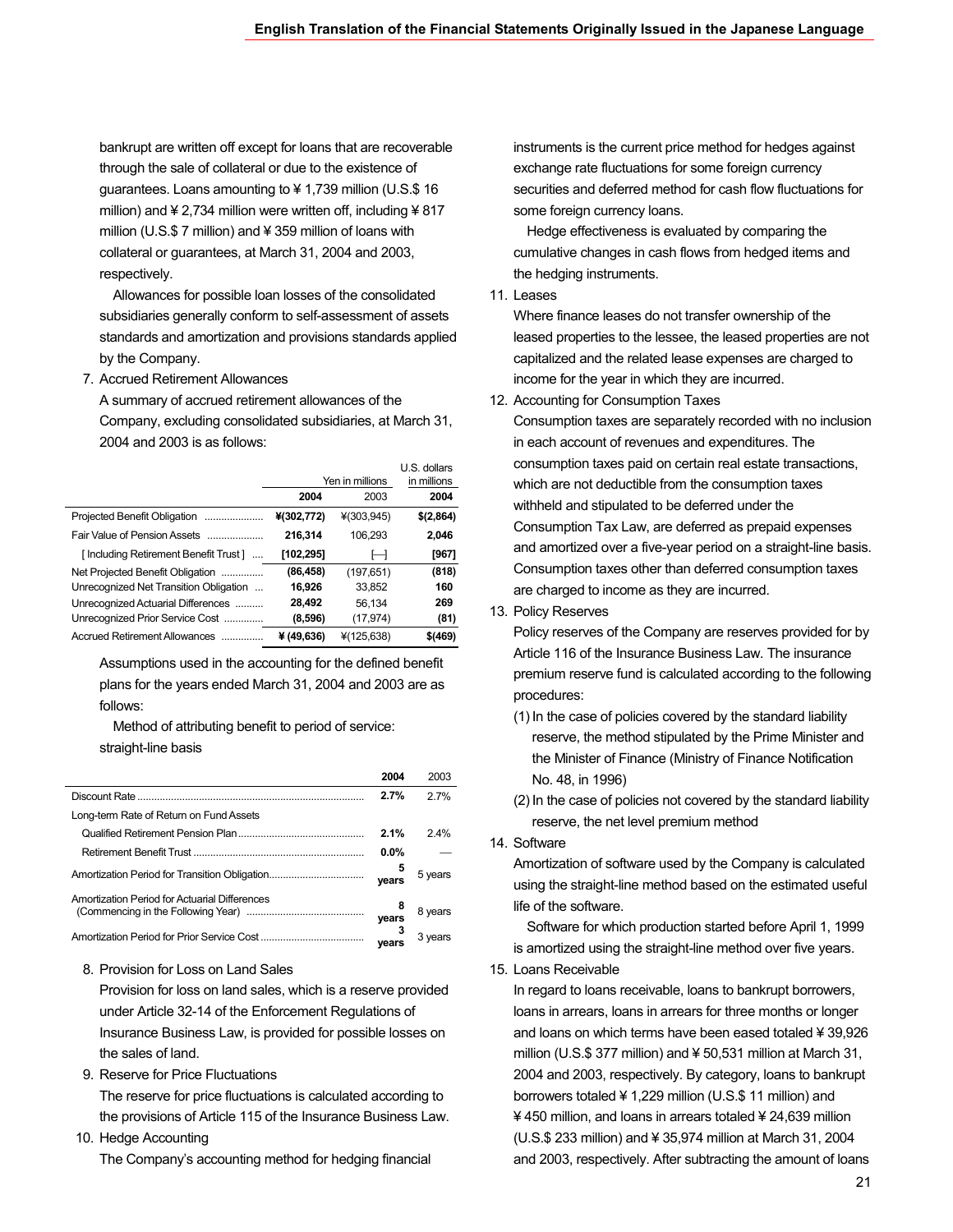considered to be irrecoverable from the balances above, the balance of loans to bankrupt borrowers was reduced ¥ 224 million (U.S.\$ 2 million) and ¥ 1,915 million, and the amount of loans in arrears was reduced ¥ 1,542 million (U.S.\$ 14 million) and ¥ 974 million at March 31, 2004 and 2003, respectively. There are loans to bankrupt borrowers on which interest has not been accrued due to expectations that neither the interest nor the principal will be recovered based on the failure of the borrower to make interest or principal payments for a considerable period. Loans that have been disposed of are excluded from this category (hereafter, noninclusive loans in arrears). Of these loans, some are categorized as noninclusive loans in arrears under the provisions of ordinances stipulated in Japan's Corporation Tax Law (Government Ordinance No. 97, in 1965) Article 96, Clause 1, Paragraph 3 and Paragraph 4.

 Loans in arrears are defined as those non performing loans other than loans on which interest payments have been postponed with the aim of supporting the financial recovery of borrowers and loans to self-declared borrowers in danger of bankruptcy on which there has been no delay in the payment of interest.

 Loans in arrears for three months or longer totaled ¥ 1,291 million (U.S.\$ 12 million) and ¥ 2,962 million at March 31, 2004 and 2003, respectively. Loans in arrears for three months or longer are loans on which payments of principal or interest are in arrears for three months or more from the day after the payment date stipulated in the contract and are not included in loans to bankrupt borrowers or loans in arrears.

 Loans on which terms have been eased amounted to ¥ 12,766 million (U.S.\$ 120 million) and ¥ 11,144 million at March 31, 2004 and 2003, respectively. Loans on which terms have been eased are loans on which concessions (e.g., a reduction or a waiver of interest, provision of a grace period on repayments of principal or payments of interest or a waiver of claim) have been made to the advantage of the borrowers with the aim of supporting their financial recovery. Loans on which terms have been eased are not included in loans in arrears for three months or longer, loans in arrears or loans to bankrupt borrowers.

16. Accumulated Depreciation

Accumulated depreciation of real estate and movables amounted to ¥ 570,065 million (U.S.\$ 5,393 million) and ¥ 553,612 million at March 31, 2004 and 2003, respectively.

17. Separate Accounts

The amount of assets in separate accounts as stipulated in Article 118 of the Insurance Business Law was ¥ 929,179 million (U.S.\$ 8,791 million) and ¥ 809,536 million at March 31, 2004 and 2003, respectively.

18. Leases

In addition to movables in the consolidated balance sheets, the Company and subsidiaries use computers and peripherals on lease contracts.

19. Policyholders' Dividend Reserves Changes in the policyholders' dividend reserves were as follows:

|                                        |           | Yen in millions | U.S.<br>dollars<br>in millions |
|----------------------------------------|-----------|-----------------|--------------------------------|
|                                        | 2004      | 2003            | 2004                           |
| Amount at the End of Previous Year     | ¥738,707  | ¥851.213        | \$6,989                        |
|                                        | 39,503    | 24.864          | 373                            |
| Dividend Payments to                   | (126,221) | (138, 296)      | (1, 194)                       |
| Increase from Accruing Interest Income | 386       | 925             | 3                              |
| Amount at the End of Current Year      | ¥652.375  | ¥738.707        | \$6.172                        |

#### 20. Pledged Assets

Assets pledged as collateral amounted to ¥ 715,891 million (U.S.\$ 6,773 million) and ¥ 731,421 million, and secured debts amounted to ¥ 42,055 million (U.S.\$ 397 million) and ¥ 36,423 million at March 31, 2004 and 2003, respectively.

21. Funds

In the year ended March 31, 2004, the Company increase the fund in capital ¥59,000 million (U.S.\$558 million) in accordance with Article 60 of the Insurance Business Law.

- 22. Reserve for Redemption of Fund In the year ended March 31, 2004, the Company redeemed ¥69,000 million (U.S.\$652 million) of fund. On this redemption, the Company credited ¥69,000 million (U.S.\$652 million) to reserve for redemption of fund, provided for in Article 56 of the Insurance Business Law, which was transferred from voluntary reserve for redemption of fund included in surplus on the balance sheet..
- 23. Loaned securities Loaned securities amounted to ¥ 781,370 million (U.S.\$ 7,393 million) and ¥ 1,110,094 million at March 31, 2004 and 2003, respectively.
- 24. Loan Commitments

Outstanding loan commitments were ¥ 28,077 million (U.S.\$ 265 million) and ¥ 48,798 million at March 31, 2004 and 2003, respectively.

25. Subordinated Debt

Other liabilities include ¥ 395,000 million (U.S.\$ 3,737 million) and ¥ 395,000 million of borrowings under subordinated debt contracts that rank lower than other liabilities at March 31, 2004 and 2003, respectively.

26. Obligations to Former Insurance Policyholder Protection Fund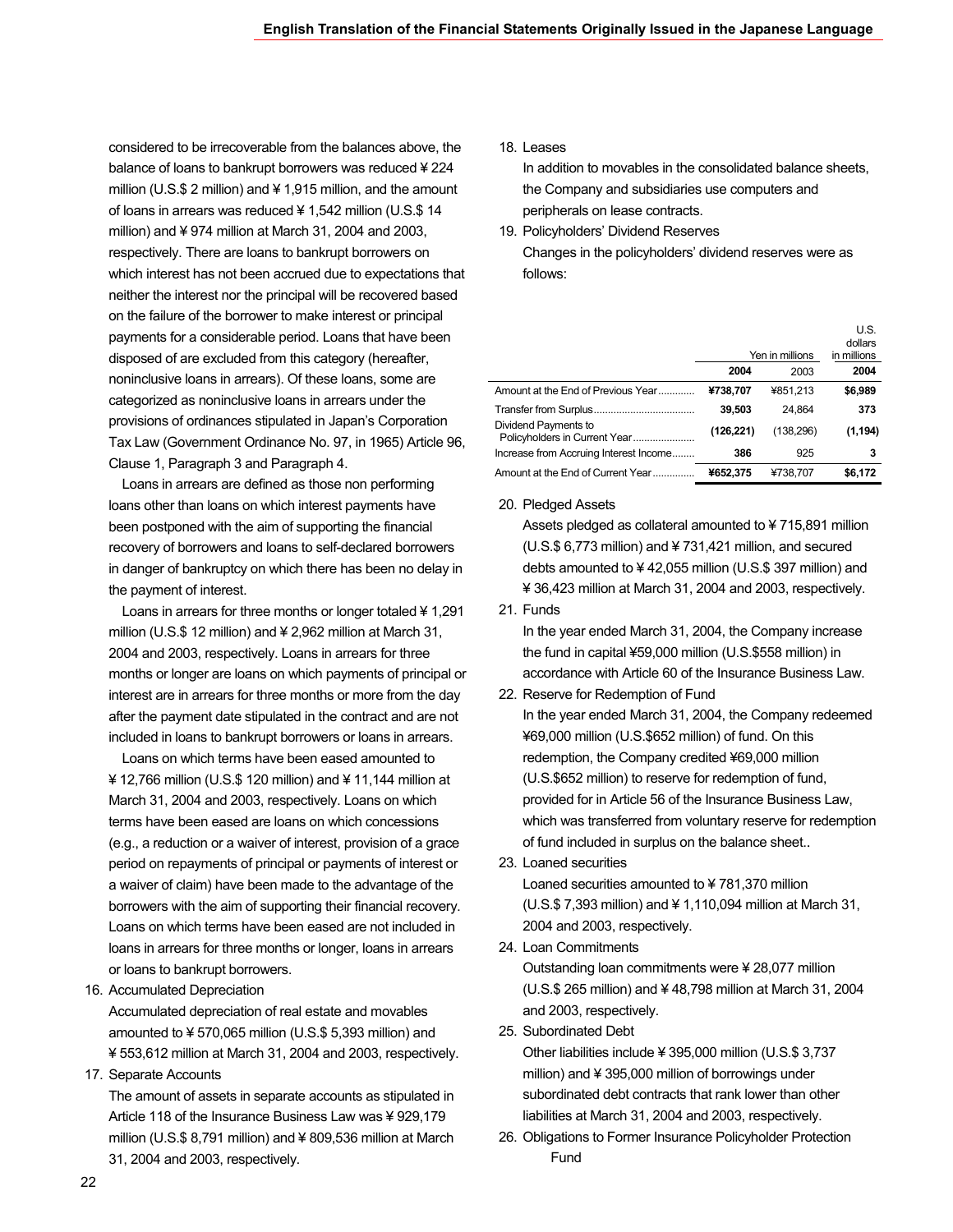The Company estimated future obligations of ¥ 9,320 million (U.S.\$ 88 million) and ¥ 11,959 million at March 31, 2004 and 2003, respectively, to the former Insurance Policyholder Protection Fund, which has been superceded by the Life Insurance Policyholder Protection Organization under the stipulations of the Supplementary Provisions to the Disposition of Laws Related to Reform of the Financial System, Article 140, Clause 5. These obligations are treated as operating expenses in the year in which the contributions are made.

27. Obligations to Life Insurance Policyholder Protection **Organization** 

The Company estimated future obligations of ¥ 49,122 million (U.S.\$ 464 million) and ¥ 53,185 million at March 31, 2004 and 2003, respectively, to the Life Insurance Policyholder Protection Organization, as stipulated by Article 259 of the Insurance Business Law.

 These obligations are treated as operating expenses in the year in which the contributions are made.

28. Deferred Taxes

Deferred tax assets totaled ¥ 274,391 million (U.S.\$ 2,596 million) and ¥ 312,591 million, and deferred tax liabilities totaled ¥ 126,336 million (U.S.\$ 1,195 million) and ¥ 8,213 million at March 31, 2004 and 2003, respectively. Valuation allowances which are deducted from deferred tax assets amounted to ¥ 7,650 million (U.S.\$ 72 million) and ¥ 10,320 million at March 31, 2004 and 2003, respectively.

 The main components of deferred tax assets were as follows:

|                                      |          | Yen in millions | U.S.<br>dollars<br>in millions |
|--------------------------------------|----------|-----------------|--------------------------------|
|                                      | 2004     | 2003            | 2004                           |
| Losses from Write-down of Securities | ¥104.987 | ¥147.430        | \$993                          |
|                                      | 54.268   | 38.488          | 513                            |
| Accrued Retirement Allowances        | 43.381   | 40.119          | 410                            |
|                                      | 23.240   |                 | 219                            |
| Unrealized Losses on Securities      |          | 26.822          |                                |

The main components of deferred tax liabilities were as follows:

|                                |          | Yen in millions | U.S.<br>dollars<br>in millions |
|--------------------------------|----------|-----------------|--------------------------------|
|                                | 2004     | 2003            | 2004                           |
| Unrealized Gains on Securities | ¥113.727 |                 | \$1.076                        |

The statutory tax rate was 36.15% in the years ended March 31, 2004 and 2003. The tax rates after the application of tax-effect accounting were 25.1% and 118.2% in the years ended March 31, 2004 and 2003, respectively. The principal reason for this difference was the amount transferred to the

reserves for policyholder dividends, which accounted for a decrease of 13.1% and an increase of 97.8% in the years ended March 31, 2004 and 2003, respectively.

#### IV. Income Statements

#### 1. Securities

The components of the Company's gains on sales of securities were ¥ 35,647 million (U.S.\$ 337 million) and ¥ 60,997 million from government and other bonds, ¥ 59,581 million (U.S.\$ 563 million) and ¥ 43,103 million from stocks, etc., and ¥ 22,786 million (U.S.\$ 215 million) and ¥ 8,179 million from foreign securities for the years ended March 31, 2004 and 2003, respectively.

 The components of losses on sales of securities were ¥ 15,584 million (U.S.\$ 147 million) and ¥ 3,943 million from government and other bonds, ¥ 53,541 (U.S.\$ 506 million) and ¥ 169,532 million from stocks, etc., and ¥ 9,419 million (U.S.\$ 89 million) and ¥ 10,733 million from foreign securities for the years ended March 31, 2004 and 2003, respectively.

 The components of losses on valuation of securities were ¥ 5,703 million (U.S.\$ 53 million) and ¥ 334,232 million from stocks, etc., and ¥ 303 million (U.S.\$ 2 million) and ¥ 1,304 million from foreign securities for the years ended March 31, 2004 and 2003, respectively.

2. Trading Securities

Interest and dividend income on trading securities of the Company were  $46$  million (U.S.\$ 0 million) and  $464$  million, and losses on sales of securities were ¥ 2,663 million (U.S.\$ 25 million) for the year ended March 31, 2004, and gains on sales of securities were ¥ 2,625 million for the year ended March 31, 2003. Valuation losses were ¥ 1,683 million (U.S.\$ 15 million) for the year ended March 31, 2004, and valuation gains were ¥ 1,367 million for the year ended March 31, 2003.

3. Derivatives

For the year ended March 31, 2004, valuation losses of ¥ 9,878 million (U.S.\$ 93 million) are included in losses on derivatives of the Company and for the year ended March 31, 2003, valuation gains of ¥ 2,623 million are included in gains on derivatives of the Company.

4. Severance and Retirement Benefit Expenses The total amount of severance and retirement benefit expenses of the Company for the years ended March 31, 2004 and 2003 comprised the following:

| Yen in millions |         | U.S.<br>dollars<br>in millions |
|-----------------|---------|--------------------------------|
| 2004            | 2003    | 2004                           |
| ¥12.391         | ¥12.681 | \$117                          |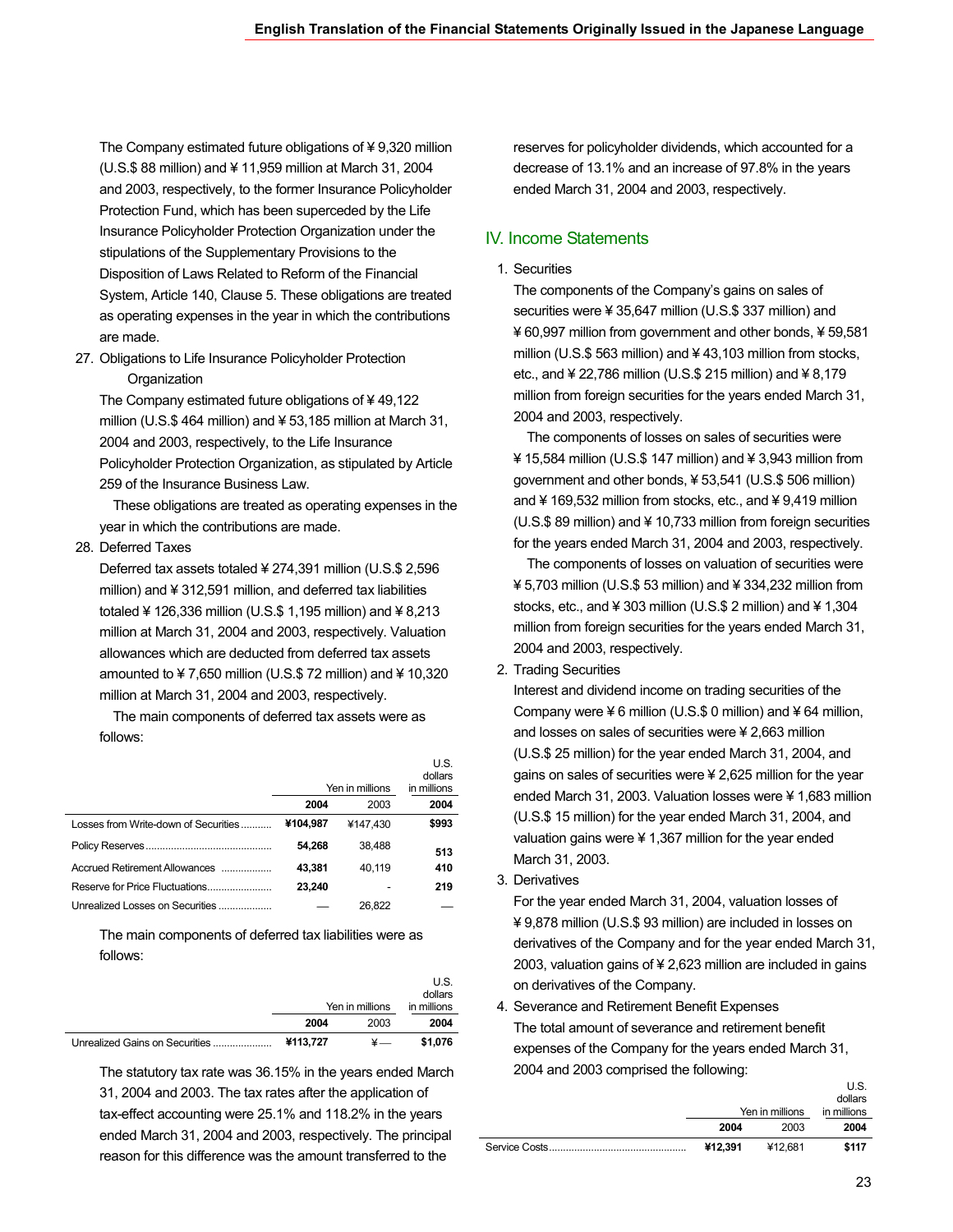| Interest Cost on Projected Benefit        | 8.206    | 8.309   | 77    |
|-------------------------------------------|----------|---------|-------|
|                                           | (2, 232) | (2,686) | (21)  |
| Amortization of Net Transition Obligation | 16.926   | 16.926  | 160   |
| Amortization of Actuarial Differences     | 8.630    | 6.938   | 81    |
| Amortization of Prior Service Cost        | (9,377)  | (9,377) | (88)  |
| Total Amount of Severance and Retirement  | ¥34.545  | ¥32.791 | \$326 |

#### V. Statements of Cash Flows

1. Cash and Cash Equivalents

For the purpose of the consolidated statements of cash flows, cash and cash equivalents comprise cash on hand and bank deposits bearing no interest.

2. Reconciliations of Cash and Cash Equivalents The reconciliations of cash and deposits in the consolidated balance sheets and cash and cash equivalents in the consolidated statements of cash flows at March 31, 2004 and 2003 are as follows:

|           | Yen in millions | U.S.<br>dollars<br>in millions |
|-----------|-----------------|--------------------------------|
| 2004      | 2003            | 2004                           |
| ¥101.959  | ¥72.616         | \$964                          |
| (79, 463) | (57,750)        | (751)                          |
| ¥22.495   | ¥14.866         | \$212                          |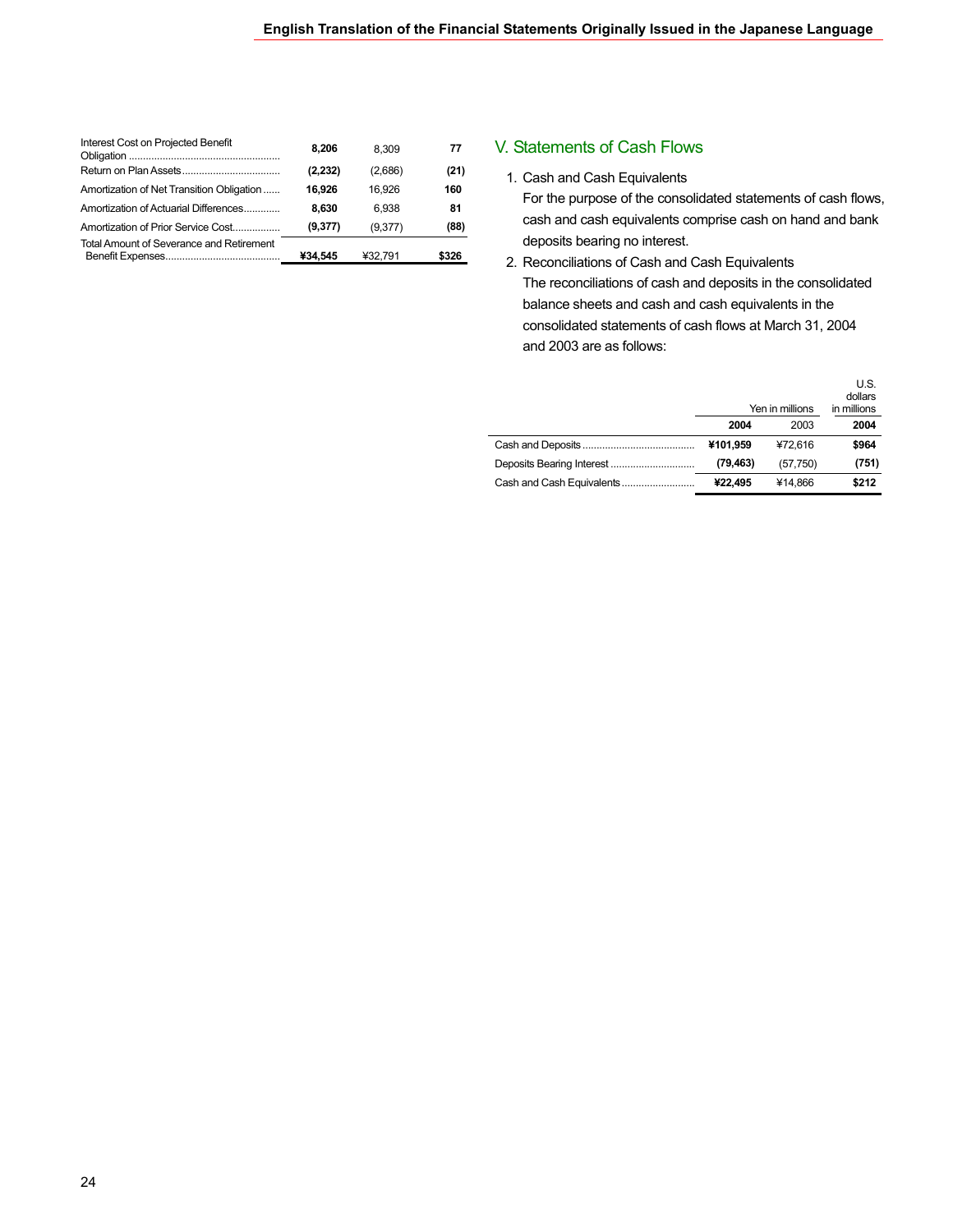**English Translation of the Financial Statements Originally Issued in the Japanese Language**

### **Independent Auditors' Report**

To the Board of Directors of SUMITOMO LIFE INSURANCE COMPANY

We have audited the accompanying consolidated balance sheets of SUMITOMO LIFE INSURANCE COMPANY (the "Company") and subsidiaries as of March 31, 2004 and 2003, and the related consolidated statements of income, surplus and cash flows for the years then ended, expressed in Japanese yen. These consolidated financial statements are prepared in compliance with Article 110 Clause 2 of the Japanese Insurance Business Law. These consolidated financial statements are the responsibility of the Company's management. Our responsibility is to express an opinion on these consolidated financial statements based on our audits.

We conducted our audits in accordance with auditing standards generally accepted in Japan. Those standards require that we plan and perform the audit to obtain reasonable assurance about whether the financial statements are free of material misstatement. An audit includes examining, on a test basis, evidence supporting the amounts and disclosures in the financial statements. An audit also includes assessing the accounting principles used and significant estimates made by management as well as evaluating the overall financial statement presentation. We believe that our audits provide a reasonable basis for our opinion.

In our opinion, the consolidated financial statements referred to above present fairly, in all material respects, the consolidated financial position of SUMITOMO LIFE INSURANCE COMPANY and subsidiaries as of March 31, 2004 and 2003, and the consolidated results of their operations and their cash flows for the years then ended, in conformity with accounting principles generally accepted in Japan as described in Note I to the consolidated financial statements.

The consolidated financial statements as of and for the year ended March 31, 2004 have been translated into United States dollars solely for the convenience of the reader. We have recomputed the translation, and, in our opinion, the consolidated financial statements expressed in Japanese yen have been translated into United States dollars on the basis set forth in Note I to the consolidated financial statements.

Our firm and engagement partners have no interest in the Company which should be disclosed pursuant to the provisions of the Certified Public Accountants Law of Japan.

May 25, 2004

Tokyo, Japan KPMG AZSA & Co.

By: Hideyo Uchiyama (Seal) Representative Partner Certified Public Accountant

By: Takaaki Miura (Seal) Representative and Engagement Partner Certified Public Accountant

By: Katsumi Hashimoto (Seal) Engagement Partner Certified Public Accountant

By: Yukio Kumaki (Seal)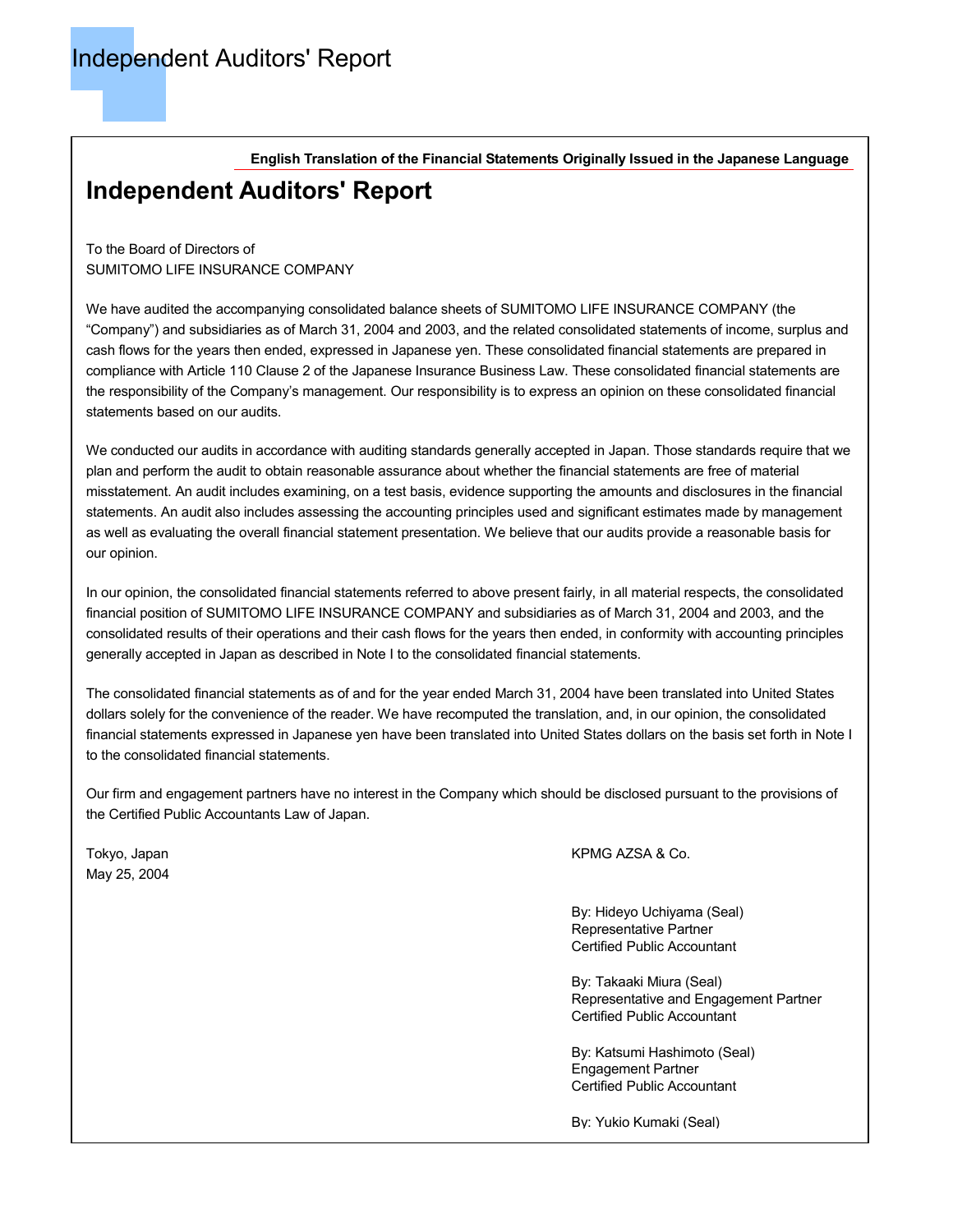### International Network

#### New York Representative Office

Develops business relationships in the United States and carries out research and analysis on the North American financial market; established in 2001 101 East 52nd Street, 2F, New York, NY 10022, U.S.A. Tel:(212)521-8340 Fax:(212) 750-7930 Chief Representative: Yukihiko Motooka

#### London Representative Office

Develops business relationships in Europe and carries out research and analysis on the European financial market; established in 2001 6F, 12-15 Finsbury Circus, London EC2M 7BT, U. K.

Tel:(20) 7256-7630 Fax:(20)7256-7624 Chief Representative: Soon-Chul Park

#### Beijing Representative Office

Carries out research and analysis on the Chinese financial market; established in 1991 Changfugong Office Building, 2F A26 Jianguo-Menwai Street, Chaoyang District, Beijing, People's Republic of China 100022 Tel:(10) 6513-8510 Fax:(10) 6513-8522 Chief Representative: Akihiro Matsumoto

#### Sumitomo Life Realty (N.Y.), Inc.

Makes real estate investments and manages real estate properties in principal U.S. cities; incorporated in 1982

- Head Office 101 East 52nd Street, 2F, New York, NY 10022, U.S.A. Tel:(212)521-8370 Fax:(212) 750-7931 President: Norio Morimoto
- Los Angeles Office 1000 Wilshire Boulevard, Suite 555 Los Angeles, CA 90017, U.S.A. Tel:(213)623-6848 Fax:(213) 623-8143 Vice President: Toshihisa Ichinose
- Atlanta Office One Atlantic Center 1201 West Peachtree Street, Suite 5099, Atlanta, GA 30309, U.S.A. Tel:(404)364-3260 Fax:(404)364-3265 Senior Vice President: Cynthia R. Alexander

Sumitomo Life Insurance Agency America, Inc. Engages in brokerage services for insurance products related to employee welfare systems, including corporate health insurance, dental insurance, and life insurance products; incorporated in 1986

- Head Office & New York Branch 101 East 52nd Street, 2F, New York, NY 10022, U.S.A. Tel:(212)521-8300 Fax:(212)980-4008 President: Fuminori Tamura Executive Vice President and General Manager: Kazuo Matsuoka
- Los Angeles Branch 990 West 190th Street, Suite 420, Torrance, CA 90502, U.S.A. Tel:(310)767-2113 Fax:(310)768-3420 Senior Vice President and General Manager: Takeshi Hiramatsu
- Atlanta Branch Three Northwinds Center, 2500 Northwinds Parkway, Suite 370, Alpharetta,GA 30004, U.S.A. Executive Vice President and General Manager: Brian E. Sweeney
- Chicago Branch 8937 Birch, Morton Grove, IL 60053, U.S.A.

### Directors, Corporate Auditors, and Vice Presidents

(As of July 1, 2004)

#### **Directors**

*Chairman*  Yasuo Yoshino

*President and Chief Executive Officer*  Shinichi Yokoyama

*Deputy President and Chief Operating Officer*  Masatoshi Izumi

*Senior Managing Directors and Executive Vice Presidents*  Akira Nagatomi Shinichiro Satake Hiroshi Kadota

*Managing Directors and Senior Vice Presidents*  Hideo Nemoto Hitoshi Kawashima Eiichi Shibao Yoshio Sato Shiro Tsubokura Hideo Kobayashi Koji Hanaoka Fumio Tokubutsu Takanobu Takimoto

*Directors*  Akio Kosai Taketosi Yamamoto

Corporate Auditors Kazuhiro Miwa Takashi Nakagawa Tadayosi Ota Keiko Kodama Takemochi Ishii

#### Vice Presidents

Noriaki Yazima Tsutomu Yasukawa Masaaki Kamohara Arata Ito Ikunori Kato Norio Takamatsu Yukio Nakae Yutaka Amino Koichi Suzaki